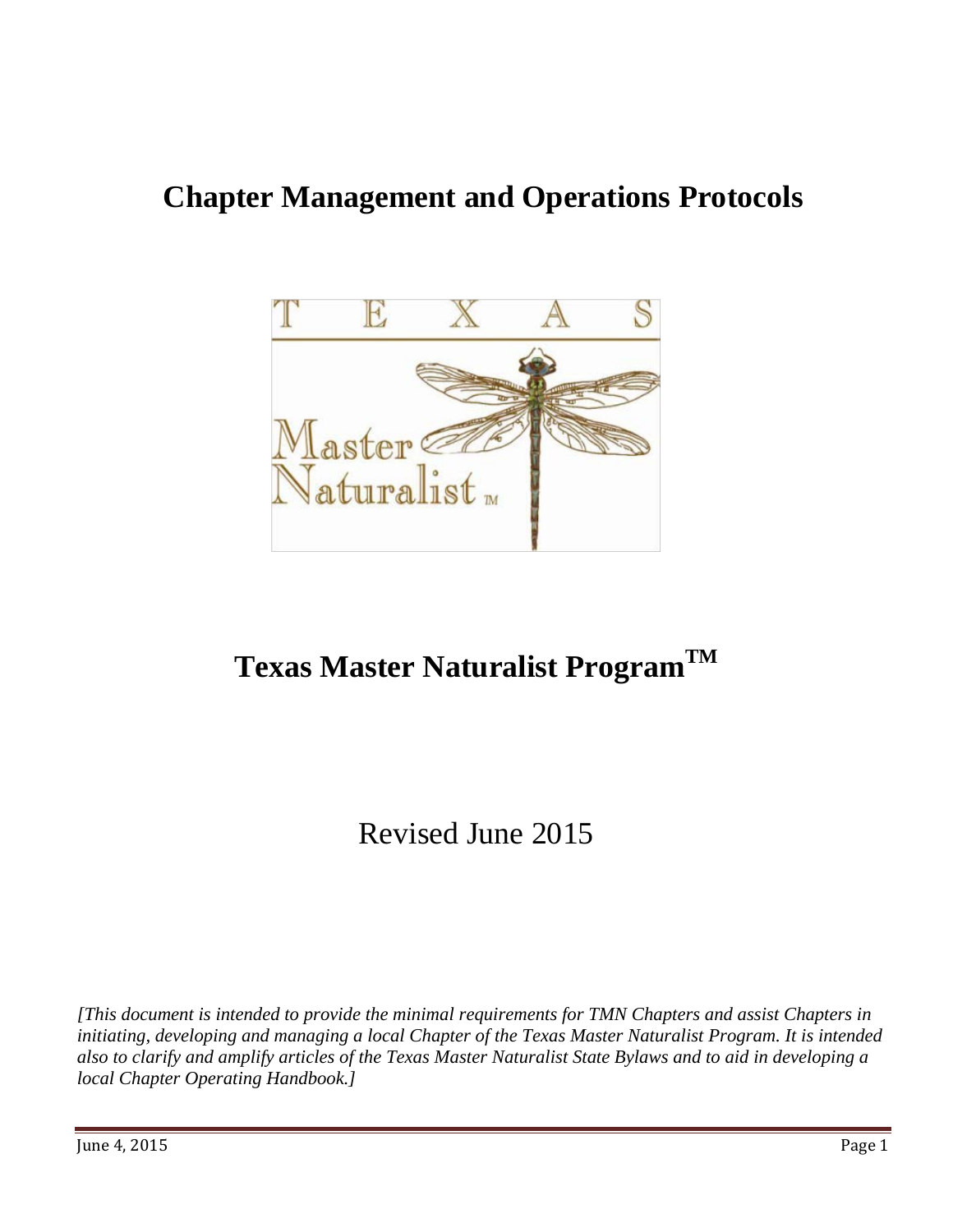## **Chapter Management and Operations Protocols Table of Contents**

Article I. Texas Master Naturalist

- A. Mission
- B. Bylaws
- C. Sponsorship
- D. Objectives

#### Article II. Program

- A. Overview
- B. Curriculum Development
- C. Mentor Program
- D. Class Attendance
- E. Texas Master Naturalist Title

#### Article III. Membership

- A. Membership Categories
- B. Active/Inactive
- C. Member Transfer
- D. Multiple Chapter Membership

#### Article IV. Requirements

- A. Certification
- B. Milestones

Article V. Advanced Training Requirements

Article VI. Volunteer Service Requirements

Article VII. Chapter Donations

Article VIII. Disciplining and/or Removal of Members

Article IX. Dissolution of a Chapter

Article X. 501 (C) (3) Chapters

Article XI. Additional Information A. Available Documents

Appendix I. Advisor Guidelines A. Advisors Role B. Contacts Appendix II. Mentor Program

#### FAQs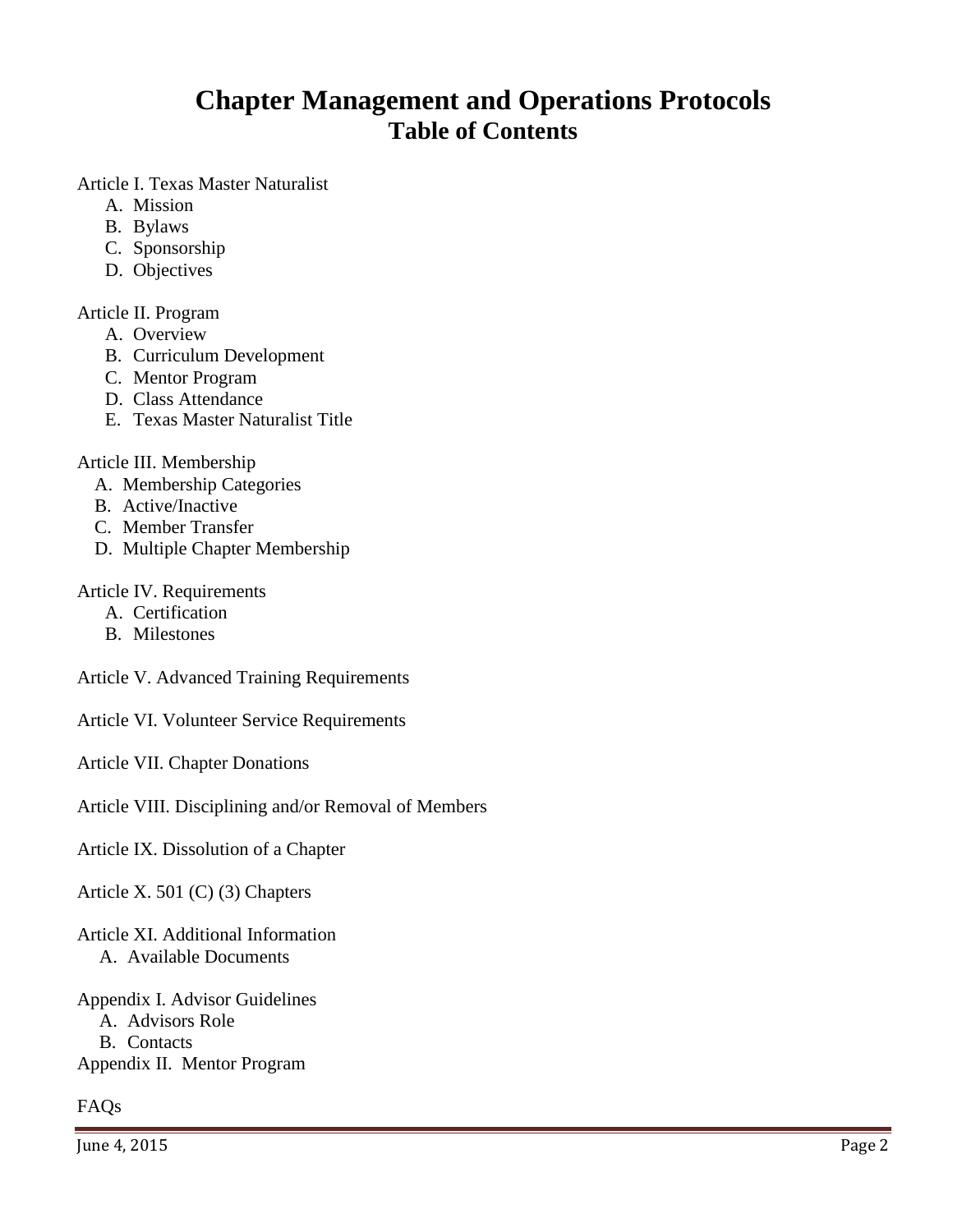#### **Article I. Texas Master Naturalist**

**A. Mission.** To develop a corps of well-informed volunteers to provide education, outreach, and service dedicated to the beneficial management of natural resources and natural areas within their communities for the State of Texas.

#### **B. Bylaws.**

Reference State Bylaws, Article I, E. Bylaws Compliance.

All Texas Master Naturalist Chapters must adopt Chapter Bylaws using only the language specified in the State Bylaws Template selecting two Chapter specific options, 1) concerning the 'Term of Officers' (see Bylaws, Article V, G.) and 2) the Addendum for 501 (c) (3) Chapters. Chapter Bylaws adoptions and amendments must meet the procedures in Article X, Adoption and Amendment of Bylaws. In case of any conflict between the Chapter Management and Operations Protocols and the Bylaws, the Bylaws shall prevail.

**C. Sponsorship.** At the state level, the Texas Master Naturalist Program<sup>TM</sup> is sponsored jointly by the *Texas A&M AgriLife Extension Service* and the *Texas Parks & Wildlife Department* (TPWD). Partnerships at the local level are necessary, encouraged and may include other public agencies, as well as private organizations whose interests are within the boundaries of the program. At the state level, the Texas Master Naturalist Program is supported financially by Texas Parks & Wildlife Department and Texas A&M AgriLife Extension Service along with grants from other outside sources.

#### **D. Objectives**

- 1. Improve public understanding of natural resource ecology and management by developing a pool of local knowledge about natural resource ecology that can be used to enhance education and conservation efforts within local communities.
- 2. Enhance existing natural resources education and outreach activities by providing natural resources training at the local level, thereby developing a supply of dedicated and informed volunteers.
- 3. Develop a Texas Master Naturalist coordinated volunteer network.

## **Article II. Program**

#### **A. Overview**

The Texas Master Naturalist Program exists as a collection of local programs that adhere to a set of objectives, procedures, and minimum requirements set at the state level. The program, at the state level, is guided by a the Texas Master Naturalist Statewide Committee (TMN Statewide Committee) made up of Certified Texas Master Naturalist Volunteers, as well as statewide sponsor representatives from Texas Parks & Wildlife Department and Texas A&M AgriLife Extension Service and support from program advisors. The TMN Statewide Committee sets the minimum standards and curriculum requirements, as well as reviews and approves each local Chapter's development, curriculum and maintenance.

Texas Master Naturalist volunteers are trained and certified at the local level through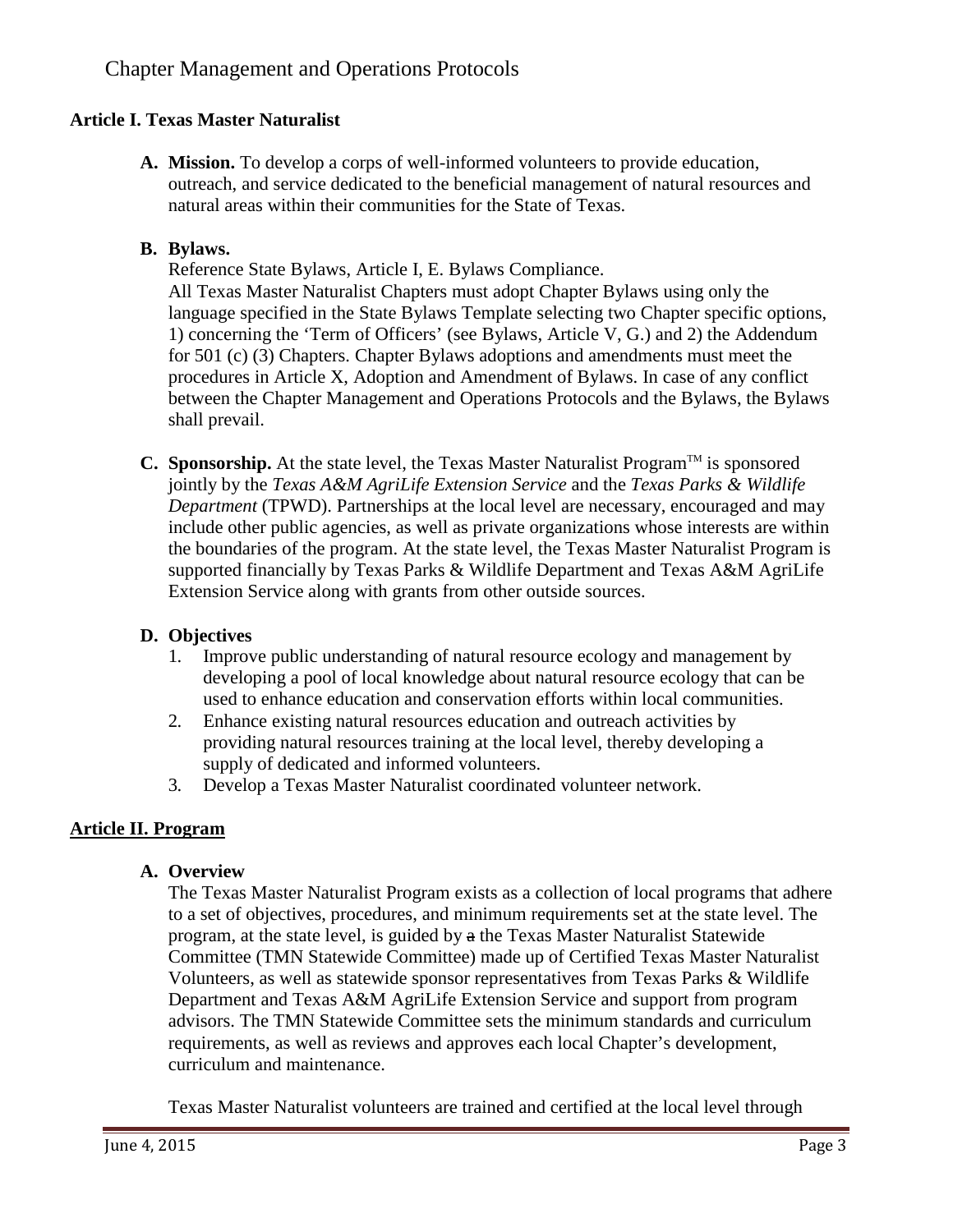their respective Chapters. When feasible, each local Chapter should have at least a local Coordinating Committee participation by local Texas A&M AgriLife Extension Service and/or Texas Parks & Wildlife Department personnel – these individuals form the administrative and advisory connection to the statewide coordinators for the respective sponsoring agencies. It is highly recommended that each local Chapter should engage advisors from each sponsoring organization. It is required that each Chapter have at least one of the sponsoring organizations involved and supporting their Chapter.

It is important for Texas Master Naturalist Chapters to capitalize on local resources and expertise through partnerships. Representatives of these local partners may serve on a planning committee. This committee may include natural resources personnel, the leaders of local natural resources groups, interested landowners, and other interested individuals. When Chapters are in their early stages (i.e., during the planning of their first training sessions) the local Planning Committee may be led by Texas Parks & Wildlife Department and/or Texas A&M AgriLife Extension Service personnel or in some cases, a volunteer or other organization. As a Chapter matures, trained Texas Master Naturalist volunteers should assume a larger role in the administration of the program. Once the Chapter has attained a trained cadre of volunteers, these volunteers should take on larger roles in the coordination of the Chapter by developing and maintaining a Chapter Board and committee chairs. At this time, the original local Chapter Planning Committee begins serving in an advisory capacity to the Chapter and its Board. (Appendix I lists guidelines for these Advisors).

There are many ways for Chapters to conduct training sessions. Many Chapters conduct training programs at different times of day and at different times of year to meet the demand and needs of the community and clientele in a Chapter's service area. Some Chapters alternate a daytime versus evening training programs. Some Chapters alternate spring versus fall. Other Chapters hold two training programs a year.

Overall, Chapters that hold training classes once a week for 12 to 15 weeks (vs. once a month over the course of a year) have better training class retention, certification rates and long term member retention rates.

Many Chapter training programs include hours above the minimum 40 hours of state required training to adequately cover the local issues and topics of their service area.

#### **B. Curriculum Development**

Because Texas has such a diversity of climate, population and land types, the natural resources (and their uses) in each area of the state are unique. Therefore, each local Chapter should consider customizing their training program based on the TMN Statewide Program Curriculum to focus on their local ecosystems.

The TMN State Office will periodically review the Chapter's curriculum and training agenda to ensure the minimum requirements are being met and delivered. It is required the Chapter have its training agenda reviewed if any curriculum item changes from the last time it was reviewed by the TMN State Office. Each Trainee of the Texas Master Naturalist Program shall receive an official TMN Program Statewide Curriculum. The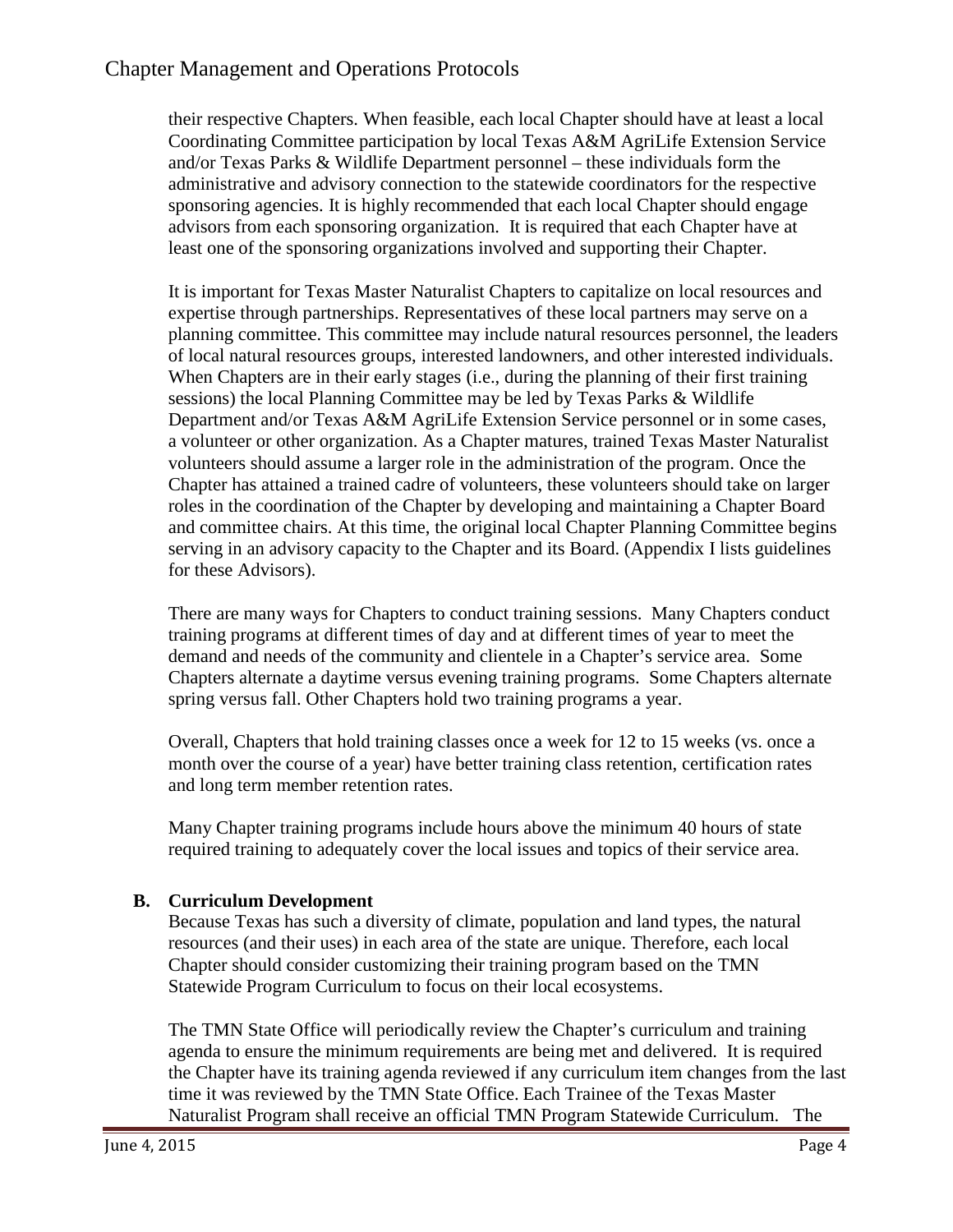Curriculum is the assurance that every TMN Member has the same basic knowledge statewide and it allows a Chapter to add more training detail to cover the ecoregion they serve. Curriculum can be ordered by the Chapter at bulk prices by contacting the Texas AgriLife Bookstore at: [www.agrilifebookstore.org.](http://www.agrilifebookstore.org/)

When planning the training schedule, the local Training Coordinating Committee (New Class Training Committee) should try to use expertise from local universities, nature centers, and research centers, as well as local landowners and managers. The local coordinators should plan and facilitate the training sessions so that class and field sessions adequately cover the following suggested categories of topics:

• **Roles, responsibilities, and benefits of being a Texas Master Naturalist.** Trainees should understand the purpose and mission of the program – and they must commit to participate as a volunteer. This should be briefly discussed during the first meeting of the class; the Mission of the program should be continually reinforced throughout subsequent training sessions. It shall also be the responsibility of the Training Coordinating Committee or other appropriate Chapter representatives for informing and enforcing appropriate adherence to the content of this Chapter Management and Operations Protocols document to the new Texas Master Naturalist trainees of each class.

## • **Historical perspectives of naturalists in Texas and elsewhere.**

Naturalists were frontiersmen, pioneers, observers, interpreters, and teachers. They were important in the history of our state. Texas Master Naturalist training should include programs designed to create an appreciation for the role that these early naturalists played in Texas and US history. Because many of the early naturalists kept accurate records of what they observed, this study can provide an interesting way for people to realize the changes in our landscapes over time. Also, studying those early "master naturalists" creates a sense of appreciation that goes along with the title of Texas Master Naturalist.

## • **Traditional disciplines of a naturalist**.

The original naturalists were *botanists, entomologists, ornithologists, mammalogists, herpetologists, paleontologists, and geologists*. Professionals within these disciplines are available at universities, nature centers, and research centers. These natural scientists are generally eager to share their disciplines and may be excellent teachers. An effective way to incorporate these disciplines into a training session is in a field trip situation. Inviting natural scientists along as "Master Naturalist faculty" on field sessions is an effective way for Master Naturalist's trainees to be exposed to these disciplines first hand. Many of those enrolled in Texas Master Naturalist training may also have some formal training in these disciplines.

## • **Ecological concepts.**

Ecological concepts may be discussed in a classroom situation – but when combined with case studies and/or field demonstrations, these concepts take on more relevant meaning. Texas Master Naturalist trainees should come away from their training sessions with an accurate baseline understanding of what is meant by some of the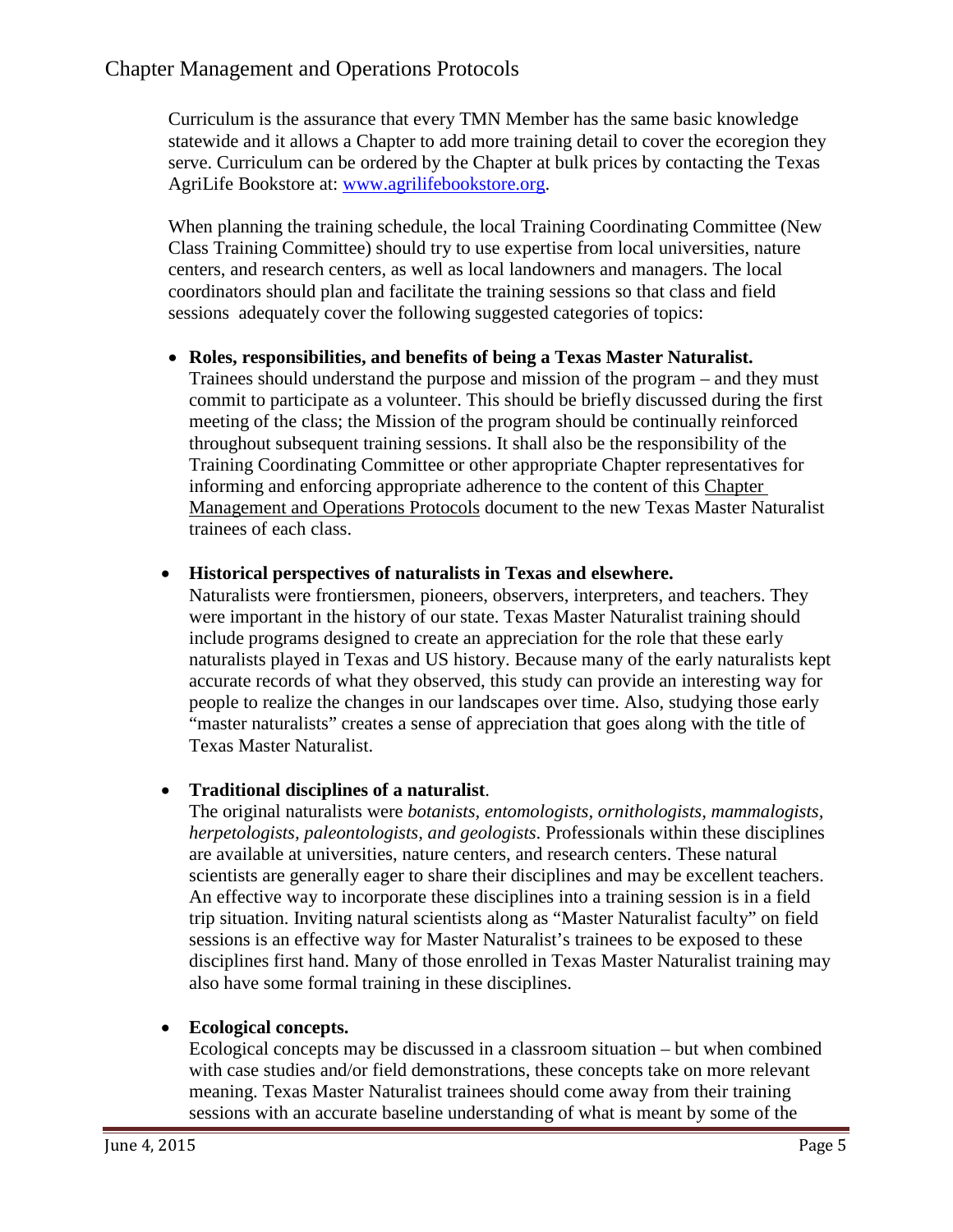ecological concepts and ideas that need to be understood in order to manage natural resources. These include the functional definitions of ecosystems, landscapes, communities, species assemblages, and populations. They should be exposed to concepts of biodiversity and species diversity. Training sessions should provide instruction on the dynamics of natural systems – including succession; natural and human disturbances; recovery and restoration.

#### • **Eco-regions of Texas.**

Texas Master Naturalists should be trained to understand the basic differences among the various eco-regions of the State. In addition, they should be trained to understand the unique characteristics and interactions among the geology, climate, water, soils, flora, fauna, and major land uses in their local eco-region(s). Chapters need to include at least one field session in each of the ecoregion(s) occurring within their Chapter's territory as part of the Chapter's training class.

#### • **Management of natural systems.**

Texas Master Naturalists should be exposed to the management of natural systems, including forest ecology & management, rangeland ecology & management, wetland ecology & management, urban ecology & management, and aquatic ecology & management as they apply to your Chapter's ecoregion(s). These applied fields are each represented by natural resource professionals to lead these sessions. Because not all parts of the State have land types suitable for these managed systems, training sessions should focus on those managed systems that are a dominant feature in the local area.

#### • **Interpretation and communications**.

The Master Naturalists you are training will represent Chapter efforts to the public. Through their training, trainees should be given an opportunity to develop presentation skills and active learning techniques. The Texas Master Naturalist Chapter should function as a reservoir of teaching resources and materials for use by Chapter members. The availability and effective use of these resources should be reviewed as part of the initial training.

• **Natural Resource Stewardship, Laws, Regulations, Ethics and Citizen Science** The Texas Master Naturalist Program curriculum should include an introduction to the history of land conservation, stewardship and land management ethics, focusing on the local regions and habitats of the Chapter. New member training should promote a discussion of ethics, with each trainee being encouraged through the use of best practices, to develop their own conservation ethic. Emphasis should be placed on the interconnected relationship between good land management practices, habitat and all wildlife survival. Appropriate local, State and national laws and regulations pertaining to conservation and the protection of natural resources should be emphasized. Citizen Science and its role in the Master Naturalist volunteer program, as a means to contribute to natural resource research, better management practices and conservation efforts in Texas, should also be presented.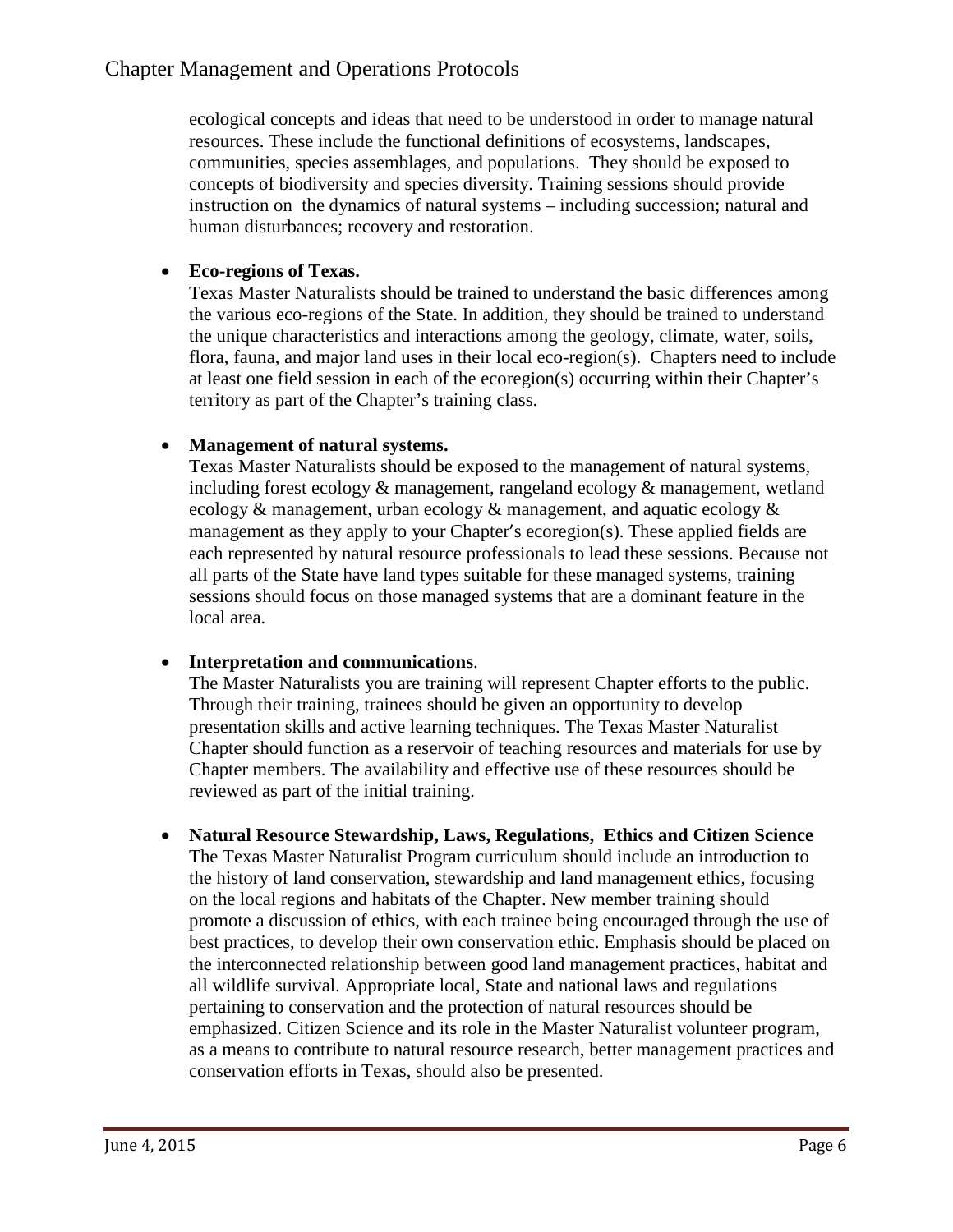### **C. Mentor Program**

Where formal Mentor Programs have been developed, there is a distinct correlation to the number of new trainee certifications and ultimate Chapter retention of new members. The role and responsibility of the Mentor cannot be over emphasized in the success of a trainee's interest, involvement and completion of the required curriculum and certification requirements. The Mentor must be fully informed of their responsibilities and the governing documents of the Chapter in order to provide the most beneficial and accurate counsel to the trainee. See Appendix II, Mentor Program for more information.

## **D. Class Attendance**

In anticipating the need to set standards for maintaining class attendance, the TMN State Committee has set the following policy:

Each Chapter may set a local standard for the maximum number of class hours that may be missed during a given training cycle. Chapters are required to keep the use of this standard to a minimum, but in any case the minimum of 40 hours of training must be maintained. Regardless of the number of classes that can be missed, a participant must make up the class(s) by attending the appropriate class(s) within 12 months.

'Appropriate' means the Chapter can allow an advanced training class to count as makeup or the Chapter may require that it be the same subject class presented during the next training cycle. If an advanced training class is used as make-up, then for that individual, it does not also count as reported advanced training hours. In this case the session must account for only one type of training, initial training OR advanced training. A participant may also attend the same subject class of a neighboring Chapter within the same ecoregion given adequate prior notification and space availability of the neighboring Chapter. If a participant must miss more classes than the local standard allows, then the respective Chapter may consider an exception to their rule in special circumstances, such as medical problems, family illness, accidents, etc. However this should be the exception, not the rule. Until these classes are made up, a volunteer cannot become a 'Certified' Texas Master Naturalist, but may earn volunteer service hours or advanced training hours towards certification.

## **E. Texas Master Naturalist Title**

The title, Texas Master Naturalist<sup>TM</sup> or Master Naturalist (in Texas) is a trademark of the Texas Master Naturalist Program and is to be used **only** by individuals defined by one of the Member Categories, Bylaws Article IV B. This membership includes all approved programs that are officially affiliated with, and operating under the certification, training, and curriculum policies established by the TMN State Committee. The Texas Master Naturalist title **may not** be used for advertising or other business, personal or professional purposes. The Texas Master Naturalist Program is a public service program operated by the Texas A&M AgriLife Extension Service and Texas Parks and Wildlife Department to provide accurate, unbiased natural resources information. The Texas Master Naturalist title **may not** be identified with any particular political viewpoint and **may not** be used by groups or individuals as they participate in political advocacy. The title is to be used **only** when doing unpaid volunteer work associated and approved by the program. When Texas Master Naturalists speak before groups on natural resource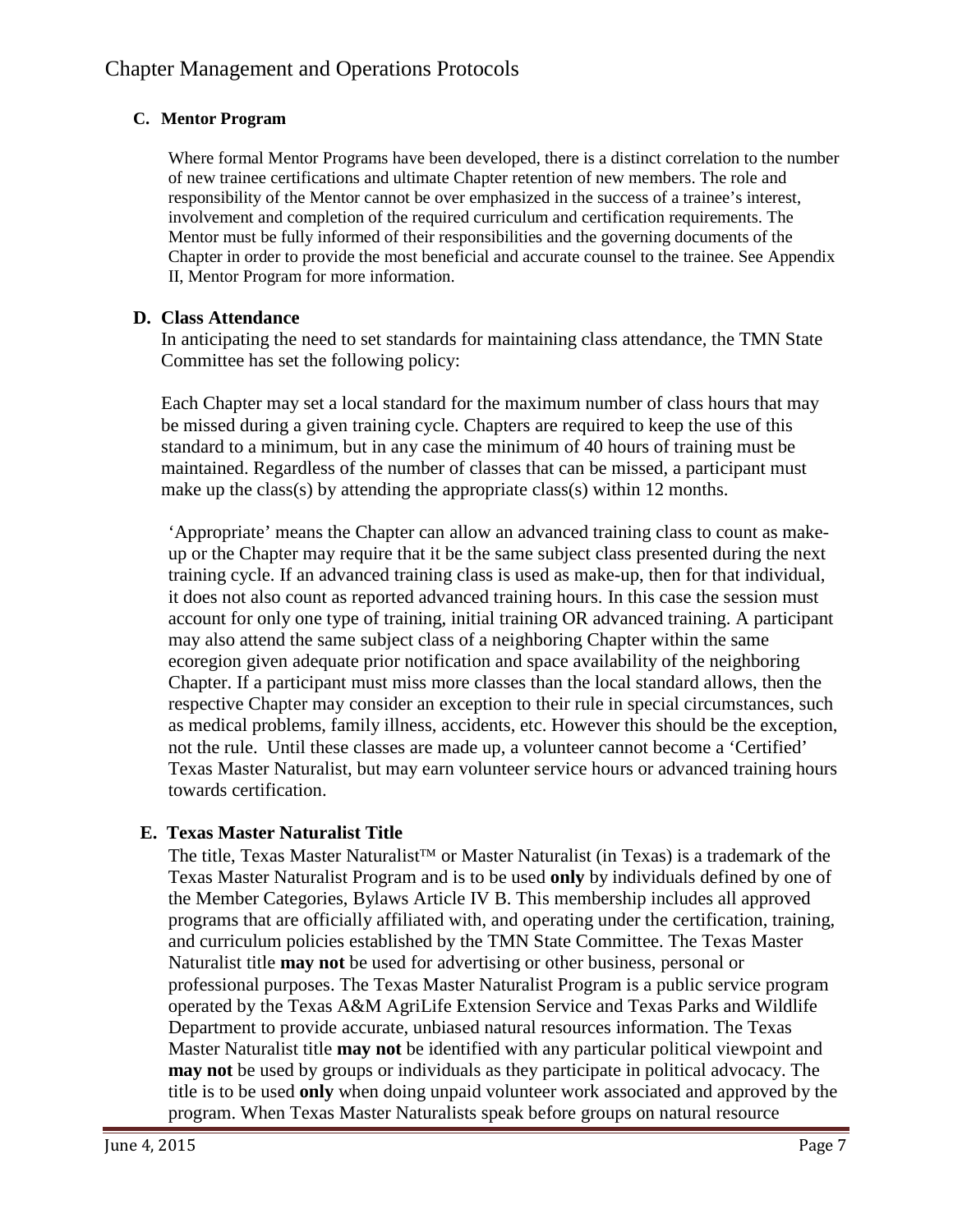subjects they may accept unsolicited expense reimbursements or gifts. *Violation of the policy concerning the use of the title of Texas Master Naturalist is grounds for removing the certification of a member and/or possible grounds for revoking the charter of a Chapter.*

Administrators of the Texas Master Naturalist Program, the TMN State Committee members and members of Texas A&M AgriLife Extension and Texas Parks and Wildlife Department who are in a direct supporting role may show or wear the Texas Master Naturalist logo thus supporting, promoting and/or advertising the program. However, they may not promote themselves as a Master Naturalist, Texas Master Naturalist or Certified Master Naturalist unless they have completed their training and all certification requirements.

A Chapter may, and is encouraged to provide shirts, nametags and other wearable items for their volunteers with the expectation that the Chapter include at least a Texas Master Naturalist logo and the "Texas Master Naturalist" text with the Trade mark  $(\mathbb{M})$  symbol. The volunteer's name and Chapter identifier text should be similar to the "Texas Master Naturalist" text (See the Texas Master Naturalist Marketing and Identity Guide, MKT-3342 for further information). Texas Master Naturalist shirts, hats, patches, back packs and other items are available at: [www.agrilifebookstore.org](http://www.agrilifebookstore.org/) . In the event a Chapter sets up their own shirts with a local vendor, the design must meet the TMN Program Marketing and Identity Guidelines. The TMN logos are trademarked, and vendors will need permission from the State office to reproduce the logo.

## **Article III. Membership**

#### **A. Membership Categories - Reference Article IV, State Bylaws A-D.**

Texas Master Naturalist volunteers in any given year are either 'Certified', or working towards certification for that given year.

#### **B. Active/Inactive Membership**

For the purpose of fulfilling a Chapter's State Annual Report, a database must be maintained to reflect both active and inactive Chapter members, applying the following tests.

- 1. Active
	- a. A Texas Master Naturalist on the roll of a viable Chapter of the state, reporting volunteer and advanced training hours.
	- b. A Texas Master Naturalist on the roll of a viable Chapter of the state, current in dues, if required, but may not have reported volunteer hours. For example, these would be members who are engaged in the Chapter's programs but cannot submit hours due to the activities being part of their jobs.
- 2. Inactive
	- a. A Texas Master Naturalist member on the roll of a viable Chapter of the state who has not reported volunteer service hours or advanced training hours within the period of a calendar year for which the State Annual Report is submitted.
	- b. A Texas Master Naturalist member on the roll of a viable Chapter of the state who is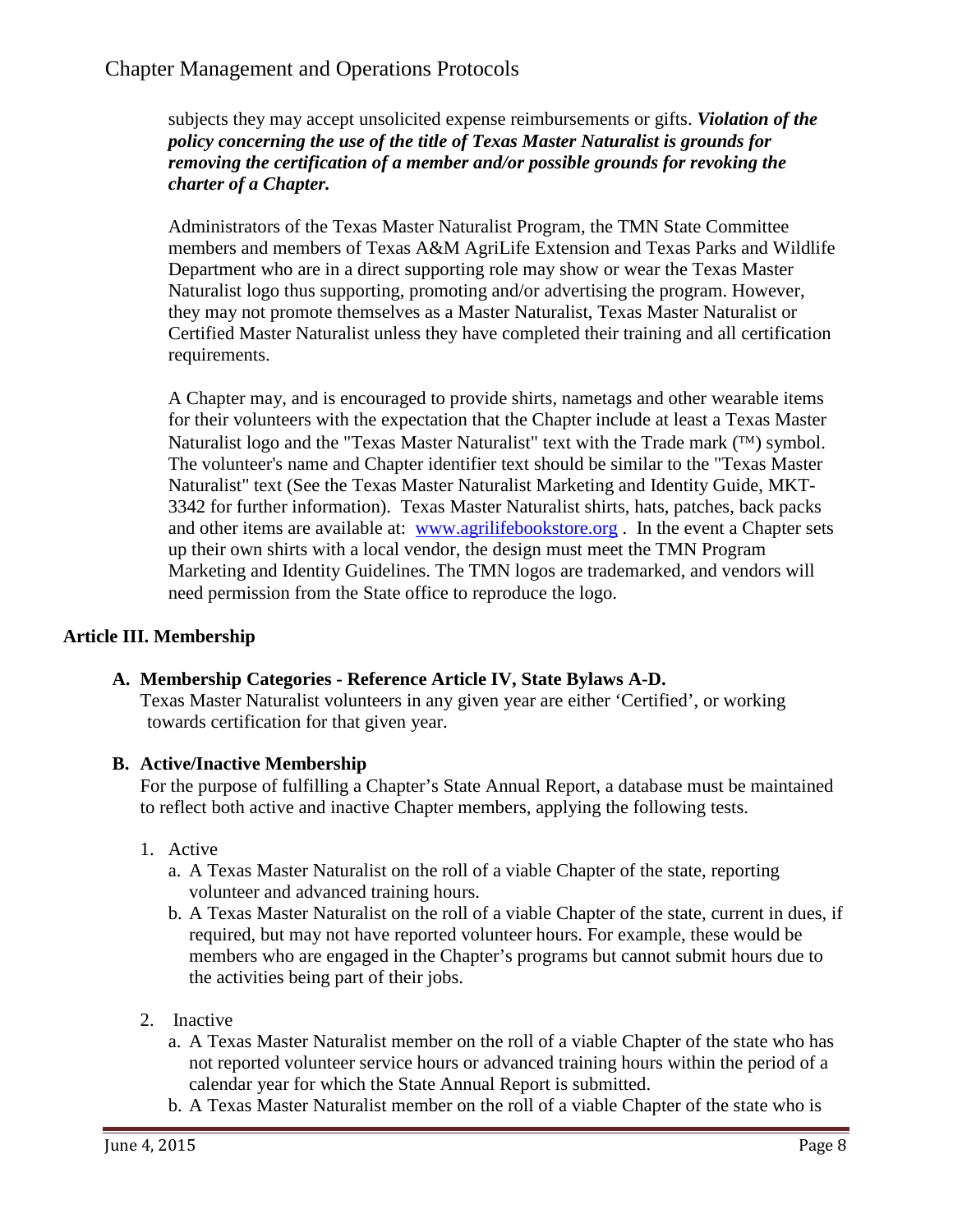not current in the payment of dues, if required, by the end of the calendar year for which the State Annual Report is submitted.

- c. A Texas Master Naturalist member on the roll of a viable Chapter of the state who has submitted a request to the Chapter to become 'inactive', or is known to be deceased.
- d. Inactive Members who in the past were Certified Master Naturalists may contact the Chapter in which they were active in the past and request to be reinstated. The applicant must pay dues for the current year, if applicable and begin volunteering with the Chapter. Inactive Members may also apply at a new Chapter of their current residence using the Member Transfer process below.
- 3. Not Reportable/Not Eligible

This would be a category of support people for the Chapter who have TMN Volunteer Management System (VMS) 'system log-ins' to assist with running agency reports, but do not have a need to report service in the system such as Chapter Advisors.

#### **C. Member Transfer**

When a member moves to a different part of the state or wishes to become active in an alternative Chapter, that member may join the nearest Chapter of choice. The transfer can be affected under the following conditions:

- 1. The transferee brings written documentation (a letter or email) from the old Chapter certifying that the transferee is a member in good standing, which includes paid dues if applicable. In addition, the letter should state the number of volunteer service hours and advanced training hours that have been accrued during the current year and whether the transferee has received annual certification and any due milestone awards. Cumulative volunteer hours during the exiting Chapter membership should also be stated.
- 2. It is *strongly* recommended that a transferee complete additional training that is specific to the new area, Chapter and/or ecoregion during the new Chapter's next class training period.
- 3. The transferee must agree to adhere to all the rules and policies of the new Chapter even if they are more stringent than those of the old Chapter.
- 4. The new Chapter should accept all volunteer service and advanced training hours certified in the transfer letter from the old Chapter. This includes, but is not limited to dues, volunteer service, initial training and advanced training requirements.
- 5. Transferees from other US State programs: Due to the significant differences among other Master Naturalist programs in other US States in regards to training, program requirements and certification standards accepting transferees from other US States is not recommended. However, they should be given preference as an applicant for your next training class. A simple transfer from US State program to Texas State program will not be able to take place in this case in the same manner as a transfer within the state of Texas.

#### **D. Multiple Chapter Membership**

Membership in multiple Chapters is not allowed. (Reference TMN State Bylaws, Article IV, G.)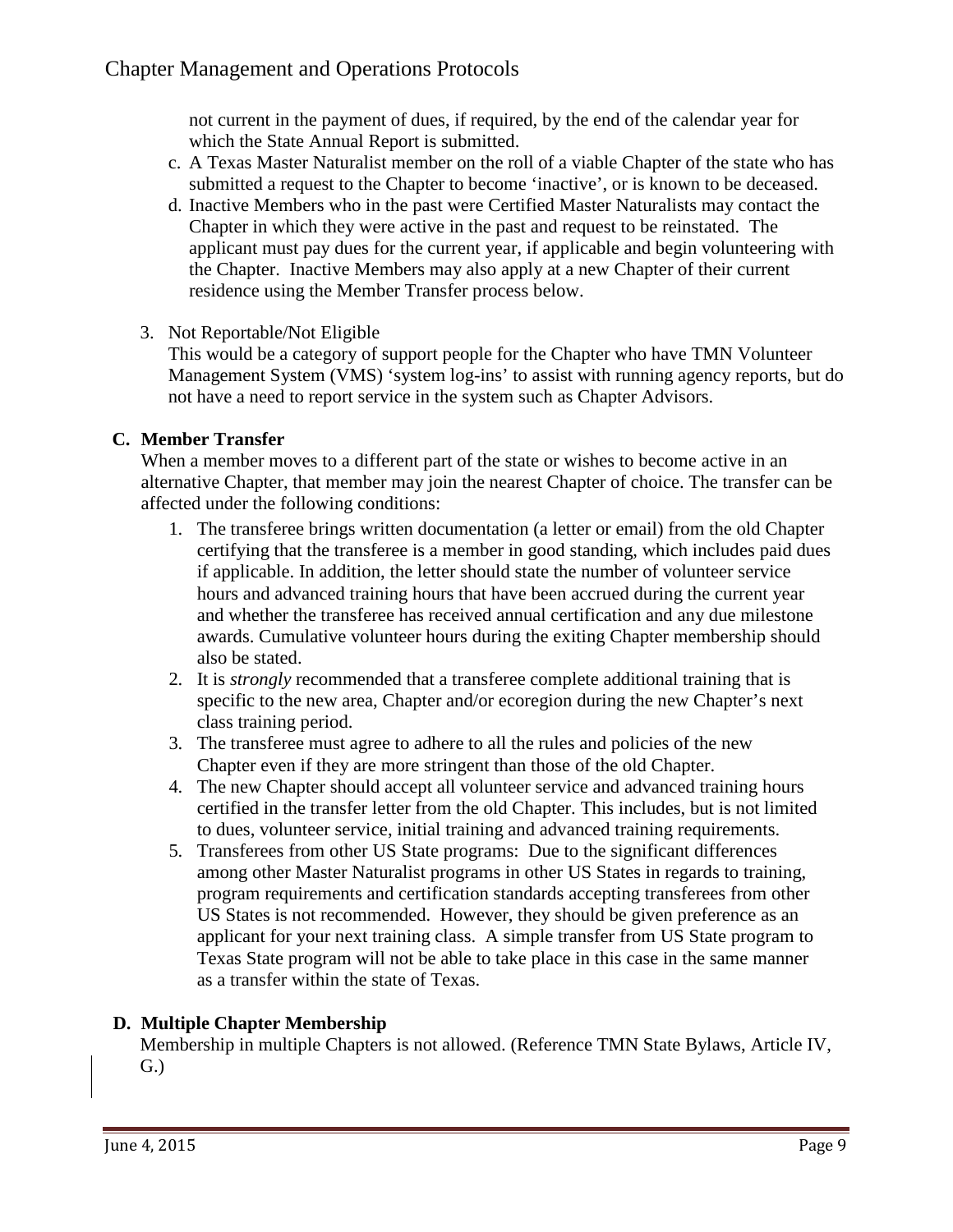#### **Article IV. Requirements**

The *minimum* training requirements include 40 hours of combined classroom and field experiences. These educational sessions should be designed to expose volunteers to a wide variety of natural resources disciplines, providing them with a high-quality learning experience. The sessions should be designed not only to teach the volunteers, but also to provide them with access to the resources that they need in order to teach this information to others in an interesting, useful and meaningful way.

Texas Master Naturalist Volunteers are required to have a criminal background check when working on projects that have youth 17 years of age or younger are present, using TPWD and Texas A&M AgriLife Extension facilities, resources and equipment, or involve handling money or Chapter financial administrative functions.

To become a Certified Texas Master Naturalist, a trainee must complete the following:

- The state committee approved curriculum with a *minimum* of 40 hours of combined field and classroom instruction.
- Obtain a *minimum* of 8 contact hours of approved advanced training.
- Complete a *minimum* of 40 hours of approved volunteer service. (Volunteer service hours are those direct contact hours spent on Texas Master Naturalist projects approved by the local Chapter.)

Volunteers who have completed the required field and classroom training must complete the required State and Chapter minimum Certification requirements for advanced training and volunteer service to become 'Certified' within the calendar year following the start of the training period. A special 'Recertification' (AKA "Double Certification") is allowed if an **additional** 8 (total 16) hours of Advanced Training and an **additional** 40 (total 80) hours of volunteer service are completed within the year following the start of the original class.

To retain the Certified Texas Master Naturalist<sup>TM</sup> title during each subsequent year, volunteers must complete a minimum of 8 hours of advanced training and provide a minimum of 40 hours of volunteer service through approved Chapter project opportunities within the calendar year.

A Chapter is to allow participants to begin earning volunteer service hours once they begin the Texas Master Naturalist training program. Once the volunteer has completed all the training requirements, they may optionally receive a certificate indicating completion of the training requirements and a nametag from the Chapter. This is not a service of the TMN State Program office. A nametag template has been set up. Resources for ordering name tags are available at: <http://txmn.org/resources/Chapter-supplies/> . However, the nametag cannot use the term 'Certified' until the trainee has completed their initial training and certification. The dragonfly Certification pin and TMN Certificate will only be awarded to Members who have completed the full requirements for Certification as a Texas Master Naturalist.

#### **A. Certification**

When a volunteer has completed all of the required 40 hours of Texas Master Naturalist training; the minimum 40 hours of volunteer service; and the minimum 8 hours of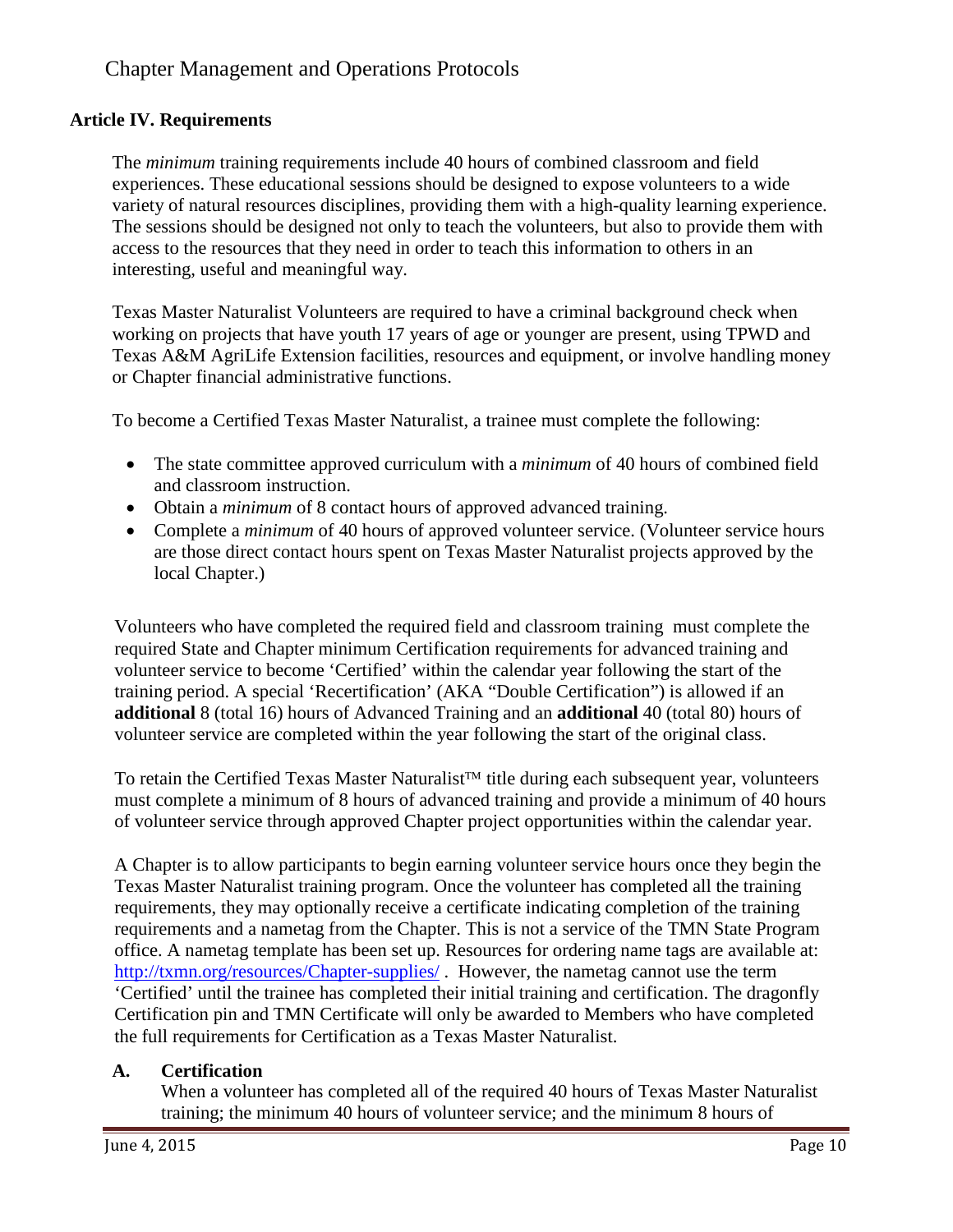advanced training, the volunteer shall be considered 'Certified', if completed within the calendar year following the start of field and classroom training, and shall be awarded a Texas Master Naturalist Certificate and a color dragonfly Certification pin. Volunteers are encouraged to begin service and training at the same time. Training periods for Chapters may vary throughout the state over different periods of time. Some volunteers completing the required field and classroom training will have more time to 'Certify' by the end of the following year, but none will have less than one (1) full year. Once a Member has been initially 'Certified', the certification years thereafter follow each calendar year.

The Texas Master Naturalist Program will have a specially designed pin for each year a volunteer maintains their certification by obtaining the required service and advanced training hours annually within the calendar year. Volunteer service hours may **not** be carried forward from one year to the next, with the exception of a Master Naturalist Trainee or Pledge working toward certification. There will be a new pin design each year and this design will only be available during that given year. Each volunteer, given that they have attained the requirements, should only receive one of these pins during the given year. Volunteers being 'Certified' for the first time through the program will receive their certificate and the color dragonfly certification pin.

Once the volunteer has completed all the requirements for certification, they shall receive a State Certificate (MKT- 3338) and color dragonfly pin as a Certified Texas Master Naturalist. At this time, volunteers are also eligible to receive a Texas Master Naturalist nametag using the term 'Certified' if provided by the Chapter.

#### **B. Milestone Pins**

The Texas Master Naturalist Program offers a series of pins commemorating different milestone achievements within the program. Please see: [www.txmn.org](http://www.txmn.org/). The milestone pins honor those volunteers that have given:

| 250 hours - bronze dragonfly pin                                              |
|-------------------------------------------------------------------------------|
| 500 hours - brushed silver dragonfly pin                                      |
| 1,000 hours - brushed gold dragonfly pin                                      |
| 2,500 hours - polished [shiny] silver dragonfly                               |
| 4,000 hours - polished [shiny] gold dragonfly w/ ruby and US Presidential     |
| <b>Volunteer Service Award</b>                                                |
| 5,000 hours - polished [shiny] gold dragonfly w/ diamond and letter of        |
| achievement from State Program Director                                       |
| 10,000 hours - polished [shiny] gold dragonfly w/ emerald. The recipient also |
| receives a letter of achievement from State Program Director,                 |
| special recognition at the TMN Annual Meeting, and other                      |
| recognition through social media. Many Chapters also provide a                |
| plaque and additional special recognition locally for this grand              |
| achievement.                                                                  |
|                                                                               |

The State Program may develop other official milestone pins beyond 10,000 hours as needed.

A volunteer may reach these milestones within one year or over the course of several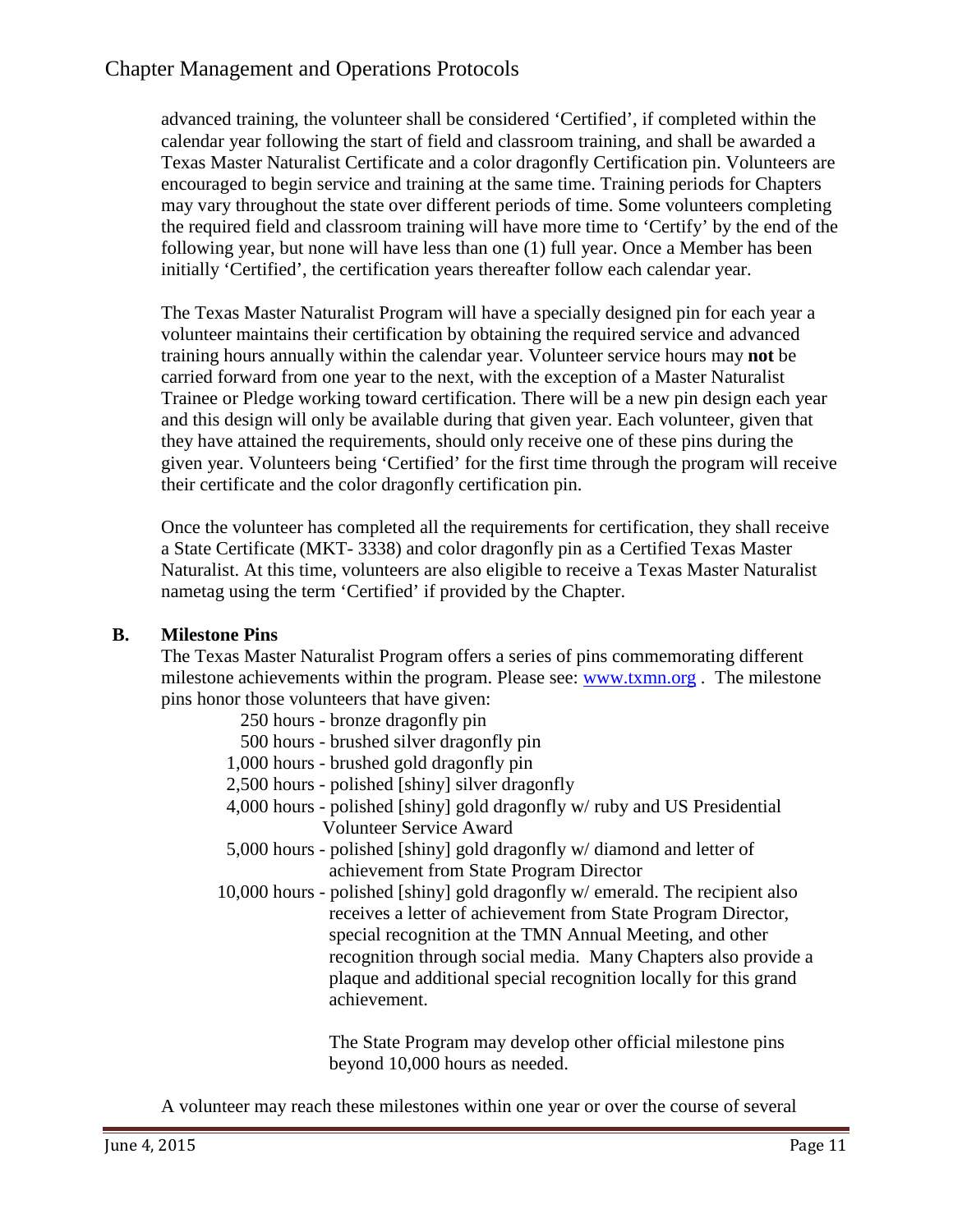years. Volunteers should only receive one of each of these pins during their involvement in the program once they meet these Milestones. It is important that a Chapter and a volunteer continue to report service hours above and beyond the 40-hour minimum as volunteer service hours are cumulative year-to-year for the purpose of awarding milestone pins.

Chapter leaders may obtain pins by contacting Mark Klym, Texas Parks & Wildlife Department, [Mark.Klym@tpwd.texas.gov,](mailto:Mark.Klym@tpwd.texas.gov) 512-985-5163. Please be aware that we are not able to expedite shipment of pins when there is short notice. All pin designs may be viewed on the State website [http://txmn.org](http://txmn.org/) .

A Chapter may also establish local awards as it may desire. An example of such an award might include "the most hours served" or "Chapter Texas Master Naturalist™ of the Year" or milestones in between those recognized by the state program.

Hours submitted late, after the annual deadline, cannot be reported for the State Annual Report.

#### **Article V. Advanced Training Requirements**

The purpose of Advanced Training (AT) is to provide Texas Master Naturalists an opportunity to focus their interests on one, or a few, specific topics that interest them. Also, advanced training on an annual basis promotes continued learning and development. Advanced training is a benefit in itself, providing the experienced Texas Master Naturalist with tools to work in more advanced volunteer efforts. Although the State Texas Master Naturalist Program may occasionally provide statewide or regional advanced training opportunities, it is generally the responsibility of the local Chapter to insure that there are sufficient advanced training opportunities offered on the local natural ecosystems, so that members can attain their 8-hour minimum requirement. In addition, the local Chapter should be a clearinghouse for notifying members of approved advanced training opportunities. Advanced training can be accepted from, workshops, seminars and conferences held outside of the state boundaries, if, and only if, the training material meets the AT guidelines, the program guidelines and the mission of the Texas Master Naturalist Program. It is mandatory that any training material from outside the state be beneficial to the citizens and the natural resources of Texas and be Chapter and/or State Program approved.

Advanced training courses may be made available directly through the Texas A&M AgriLife Extension Service, Texas Parks and Wildlife Department, or any number of short-courses provided by universities or nature centers. One way for a Chapter's Members to meet their advanced training requirements is by actually sponsoring the advanced training sessions. The local Chapter's Advanced Training Coordinator, Committee, or equivalent, should pre-approve all advanced training opportunities before the volunteer attends. In special circumstances, approval may be sought in retrospect. With the exception of college courses, advanced training hours are counted one hour for each hour of advanced training. Travel time is **not** included for advanced training hours. Pre-approval must be obtained for an advanced training session that is outside the Chapter boundaries.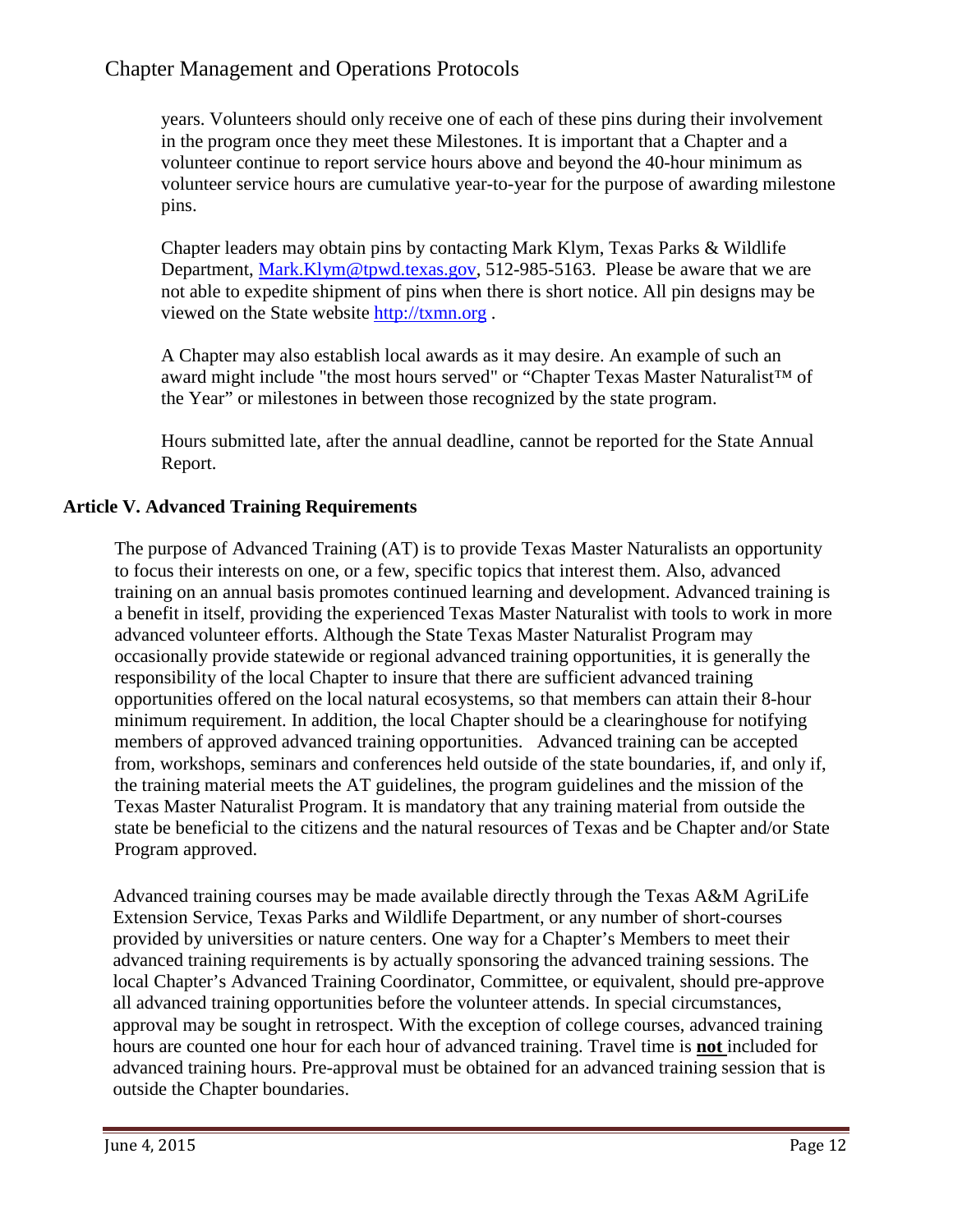In the event a college course is accepted as AT each Credit Hour of the course counts as an AT hour (not each hour spent in class). This is not retroactive to cover courses taken prior to involvement in the TMN program.

Training by its nature assumes there is an instructor as well as a student. To be effective, training must allow for an exchange between the two. If material is complex or confusing and the student cannot ask questions or request clarification, then no learning can occur. With the advancement of online communication media, new forms of online-based training can be accepted for Advanced Training hours.

Online-based training will only be accepted for a maximum of 4 hours of the required 8 hours of advanced training hours. Educational television shows, videos, DVDs, **may not** be approved. And, it should be kept in mind that nothing can substitute for being able to learn about our natural resources by being out on the land.

Chapter sponsored Book Clubs related to the mission of TMN may receive advanced training credit for the club discussion and presentation, but time spent reading the book does not receive credit.

The Chapter Advanced Training Coordinator and/or Chapter Advanced Training Committee should use the following criteria or ask the following questions of the opportunity when reviewing and approving Advanced Training Opportunities:

Does the Advanced Training opportunity:

- 1. Promote continued learning and development of naturalist skills?
- 2. Provide Master Naturalists with knowledge and skills to work in volunteer efforts?
- 3. Direct trained volunteers toward specific programs in need of their services?
- 4. Provide practical information and training for application in volunteer efforts?
- 5. Take advantage of local partnerships?
- 6. Provide Master Naturalists an opportunity to focus their interests in one or a few specific topics?
- 7. Build on the core curriculum initially provided by the local Chapter?
- 8. Provide natural resource management issues and information applicable to Texas?

Advanced Training opportunities must meet the criteria of: 1, 2, 6, 7, and 8 above. It is suggested that the remaining criteria also be a part of the approval consideration.

#### **Article VI. Volunteer Service Requirements**

In order to attain certification, a Texas Master Naturalist 'Trainee' and 'Pledge' must complete a minimum of 40 volunteer service hours on pre-approved projects. In order to retain the title of Certified Texas Master Naturalist, a volunteer must complete another 40 service hours on preapproved projects in every subsequent year. Volunteer hours credited for the TMN program may not be credited from or to another TMN volunteer or other volunteer program or location. Travel and prep time for specific project opportunities may be counted as service time as determined by the local Chapter. Service activities relating to the development and management of a local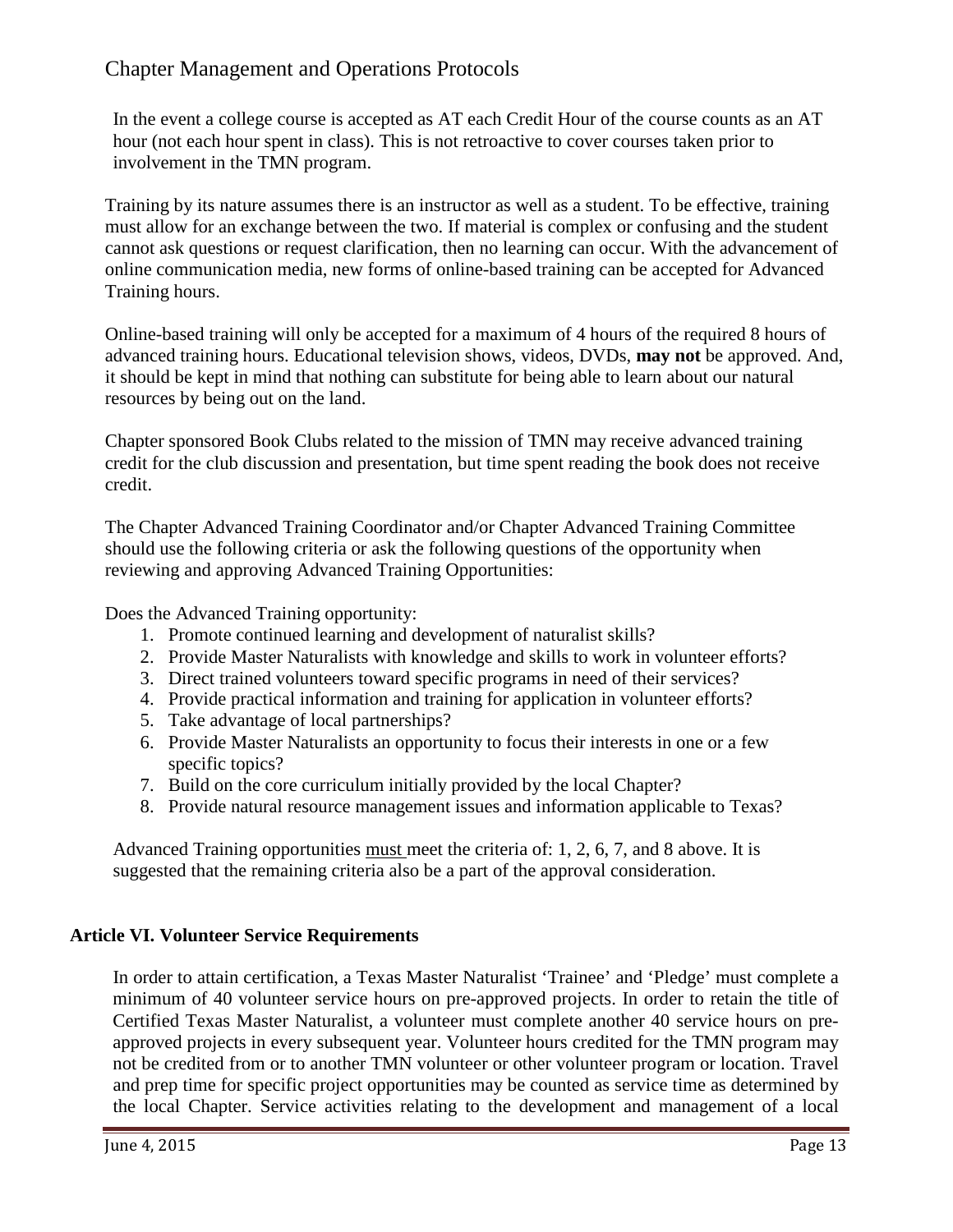Chapter, such as serving as a Board member, receives volunteer service credit hours.

Volunteer service project opportunities can be presented by various entities ranging from the state program sponsors, the Chapter, local Chapter partners, an individual volunteer, nature centers, schools, city, county, state and federal agencies. Often Chapters institute a "class project" where the current training class of the Chapter finds/develops and mutually agrees to volunteer for the project as a group and receive their required volunteer service hours at the same time.

Volunteer projects may be a series of short experiences or they may involve the long-term efforts of a volunteer team. The opportunity to do meaningful and interesting work is the reward of the Texas Master Naturalist volunteer. There are few constraints for Texas Master Naturalist volunteer projects whether Chapter initiated or individually initiated, except that volunteer service must meet the TMN Program Mission by being dedicated to the beneficial management of natural resources and natural areas within their local communities for the State of Texas and approved by the Chapter.

The pre-approval of volunteer service projects and opportunities is important to:

- Ensure that volunteers are covered by the available State Program accident and liability insurance (see FAQs)
- Provide a list of service projects for volunteers of the Chapter
- Ensure the mission and goals of the organization and the partners are met

The following are points for the Chapter's Volunteer Service Coordinator and/or the Volunteer Service Committee to consider in approving and issuing a code or title for a project opportunity:

- A. Is the proposed service project representative of the goals, practices and teachings of the Texas Master Naturalist Program?
- B. How does the project address a pressing naturalist, natural resource management, Chapter and/or partner need for meaningful service or resources?
- C. What is the scope of the project in terms of when it would need to be conducted, where, estimated time needed to complete or maintain per month, how many volunteers would be needed, etc.?
- D. Is the project within the Chapter's service area and ecological training?
- E. How does the project allow the Chapter to focus and/or create visibility, identity and/or recruitment for the Chapter?
- F. How can the project's impact on the community and our natural resources be measured?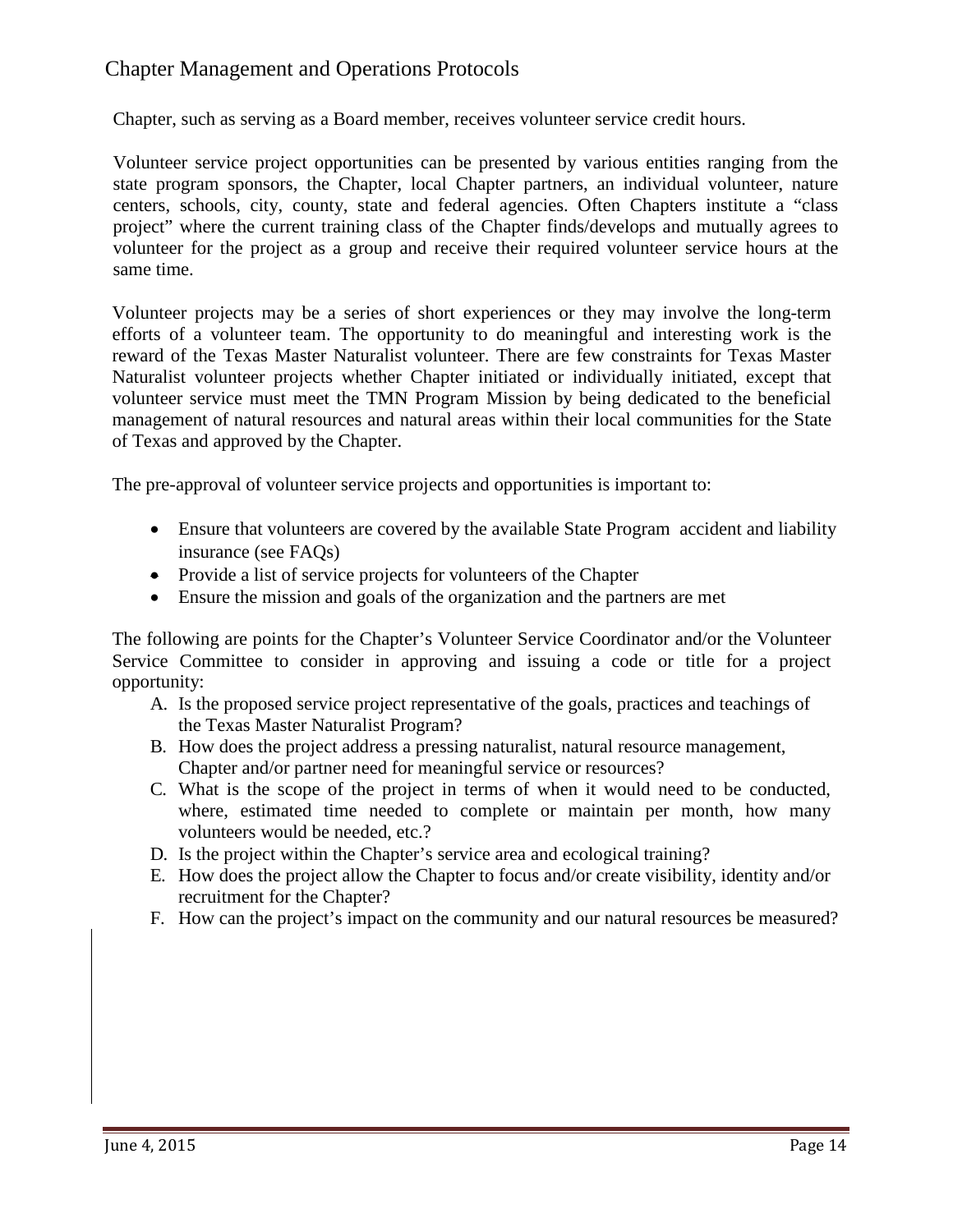| <b>Bad/Unacceptable</b>                                                                                                  | <b>Better</b>                                                                                                                                                   | <b>Best</b>                                                                                                                                                                                                                 |
|--------------------------------------------------------------------------------------------------------------------------|-----------------------------------------------------------------------------------------------------------------------------------------------------------------|-----------------------------------------------------------------------------------------------------------------------------------------------------------------------------------------------------------------------------|
| Being "on call" as a<br>wildlife rescuer for a non-<br>partner organization                                              | Performing licensed<br>wildlife transport service                                                                                                               | Performing licensed wildlife<br>rescue service in cooperation with<br>a partnering rehabilitation and<br>public education non-profit<br>organization                                                                        |
| Planting exotic plants or a<br>vegetable garden                                                                          | Planting native plants<br>or a Wildscape at a<br>local school                                                                                                   | Leading 5 <sup>th</sup> graders and staff in<br>implementing a native plant<br>garden or Wildscape at a local<br>school                                                                                                     |
| Monarch monitoring in Colorado                                                                                           | Monarch monitoring in Texas                                                                                                                                     | Monarch monitoring within<br>your local Chapter's area                                                                                                                                                                      |
| Cleaning the elephant cage at a zoo                                                                                      | Caring for the Prairie Chicken<br>area at a local zoo that is in<br>partnership with the local<br>Chapter                                                       | Leading interpretive<br>programs about Prairie<br>Chickens at a local zoo that is<br>in partnership with the local<br>Chapter                                                                                               |
| Maintenance at a private<br>native plant nursery                                                                         | Maintenance of a<br>demonstration garden at a<br>park/nature center or being<br>part of a native plant<br>propagation team for the<br>city's botanical garden   | Holding a workshop on how to<br>install and maintain a<br>Wildscape or other similar type<br>of native habitat.                                                                                                             |
| Conducting wildlife<br>management activities on your<br>own land                                                         | Conducting wildlife<br>management<br>practices/activities on public<br>land                                                                                     | Teaching/assisting<br>landowners to develop their<br>own wildlife management<br>plans that the landowner<br>would carry out                                                                                                 |
| A teacher receiving service<br>credit for natural resource<br>education activities he/she<br>conducts in their classroom | A teacher receiving service<br>credit for natural resource<br>education activities he/she<br>conducts as an unpaid after<br>school Environmental Club<br>leader | A teacher /volunteer who<br>organizes and conducts a<br>natural resource education<br>workshop for other Master<br>Naturalists or the general<br>public.                                                                    |
| Stream clean-up by a volunteer<br>who is employed by and works<br>for a local watershed protection<br>program            | Stream clean-up by volunteers<br>who do not work for a local<br>watershed protection program                                                                    | <b>Texas Master Naturalist</b><br>Volunteers conducting stream<br>or watershed restoration<br>practices. Or Master Naturalist<br>volunteers coordinating a<br>stream clean-up for the local<br>community to participate in. |

#### **Actual Volunteer Service Examples:**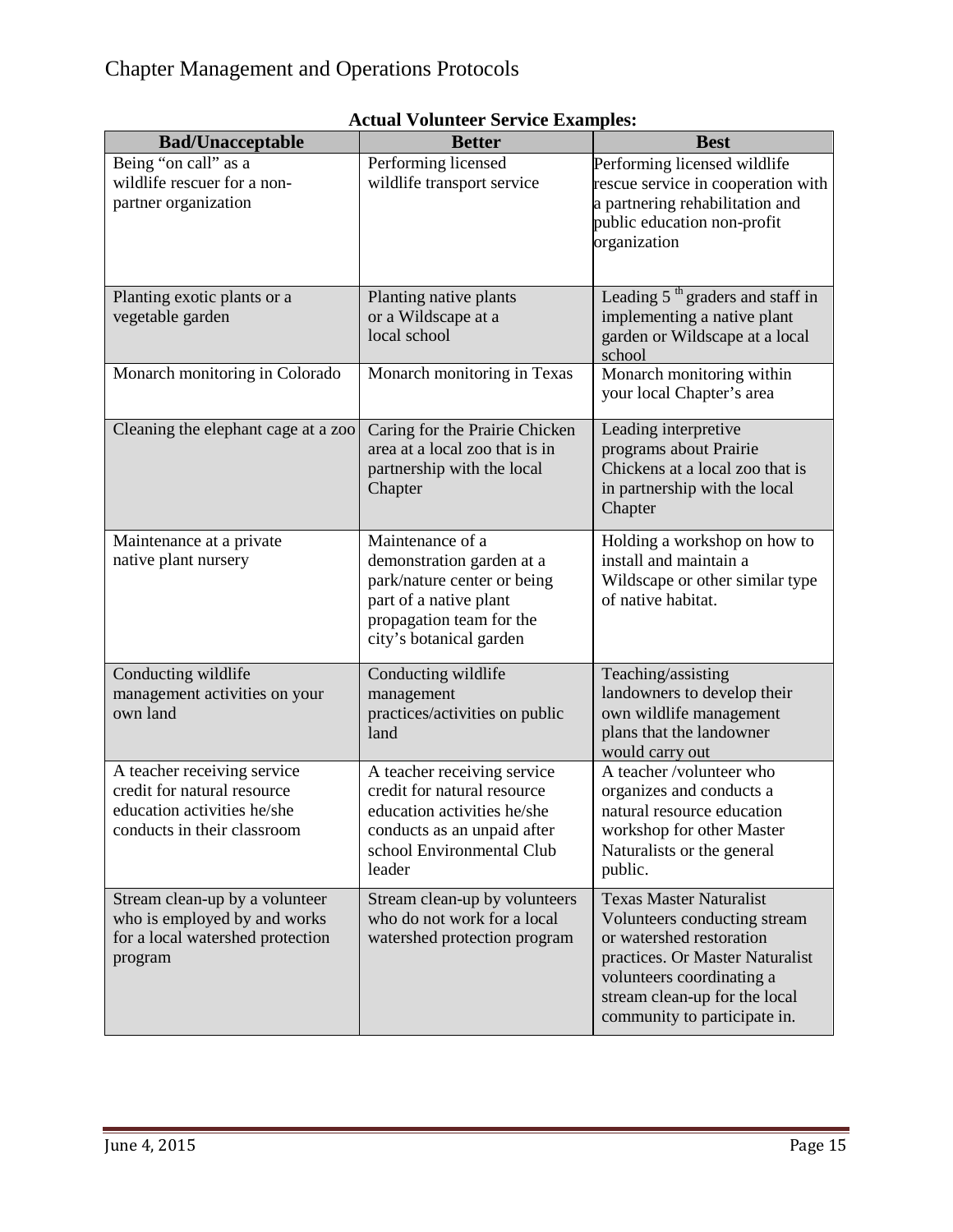| Receiving service credit for<br>time spent as a Board member<br>or Committee member for an<br>organization whose mission is<br>NOT involved with natural<br>resources or the environment, | Receiving service credit for<br>time spent serving as a Board<br>or Committee member for a<br>non-profit organization<br>devoted to education,<br>conservation and management<br>of natural resources or the<br>environment. | Receiving service credit for the<br>time spent serving as a Board<br>or Committee member at any<br>level within the TMN program.                                                 |
|-------------------------------------------------------------------------------------------------------------------------------------------------------------------------------------------|------------------------------------------------------------------------------------------------------------------------------------------------------------------------------------------------------------------------------|----------------------------------------------------------------------------------------------------------------------------------------------------------------------------------|
|                                                                                                                                                                                           | Conducting endangered<br>species surveys; developing<br>nature trails or habitat brush<br>piles at a local park/nature<br>center which is in a partnership<br>with your local Chapter.                                       | Maintaining a nature<br>classroom/training area for that<br>same partner who also allows<br>the Chapter to keep an office<br>and/or hold Chapter meetings<br>in this same space. |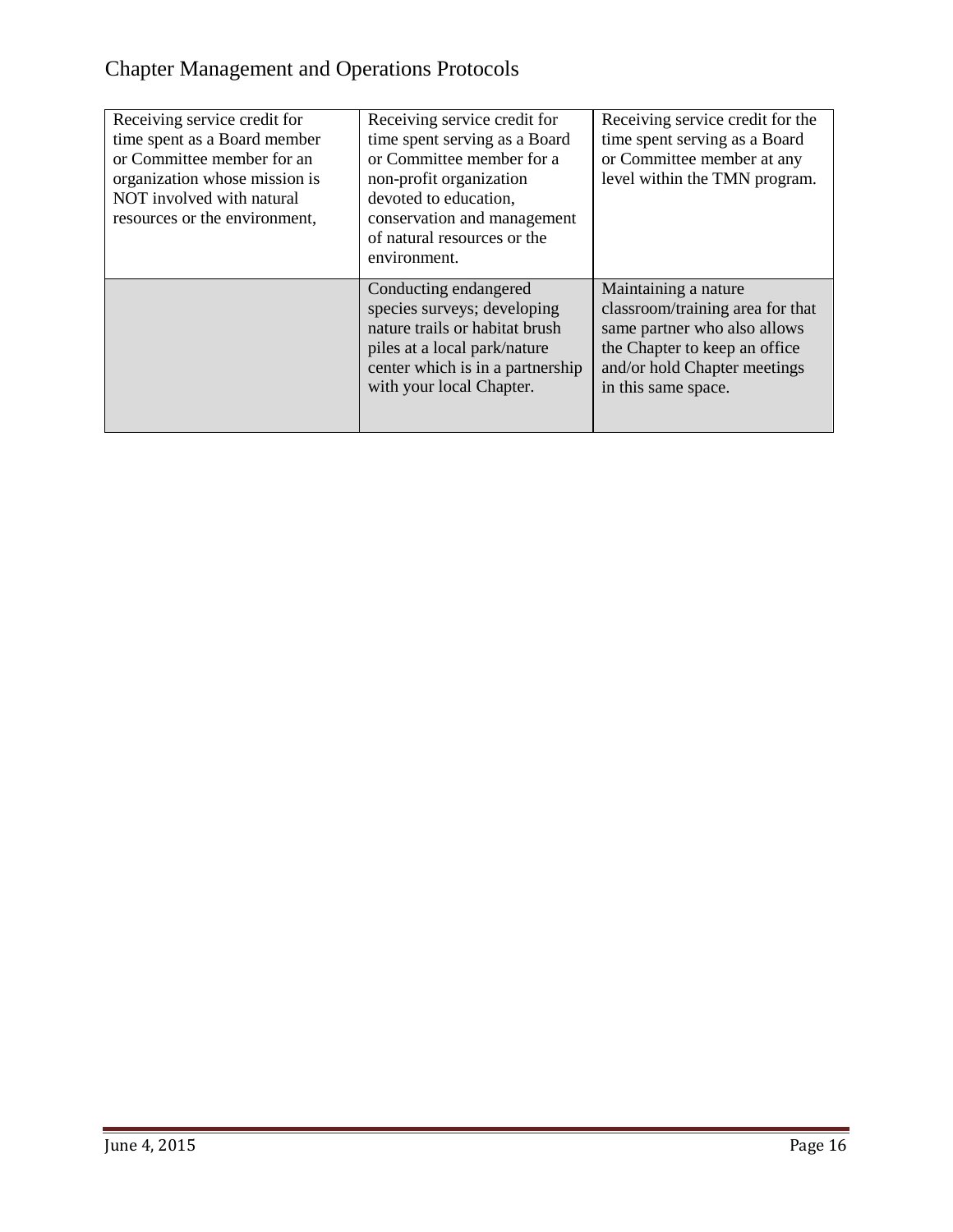## Texas Master Naturalist Service Project Activity Categories

To assist the TMN State Program in its administrative functions, Chapters are required to use the following Service Activity codes when reporting hours to the state.

| <b>Service Activity</b>                 | Code      | <b>Description</b>                                                                                                                                                                                                                                                | <b>Examples</b>                                                                                                                                                                                                                                        |
|-----------------------------------------|-----------|-------------------------------------------------------------------------------------------------------------------------------------------------------------------------------------------------------------------------------------------------------------------|--------------------------------------------------------------------------------------------------------------------------------------------------------------------------------------------------------------------------------------------------------|
| Training & Educating<br>Others (Direct) | TR        | Leading, organizing,<br>instructing or staffing an<br>educational activity where<br>participants have a planned<br>learning objective and<br>generally stay for the full<br>event (e.g., planned start and<br>end times with a single<br>agenda).                 | Classroom instruction<br>$\bullet$<br>Workshops<br>$\bullet$<br>Presentations<br>$\bullet$<br>Conducting/Leading Webinars<br>$\bullet$<br>Chapter MN trainees/interns class<br>$\bullet$<br>AT you prepare and present as a<br>$\bullet$<br>TMN member |
| <b>Advanced Training</b>                | AT        | Advanced Training you<br>attend as a participant                                                                                                                                                                                                                  | AT sessions at TMN Statewide<br>$\bullet$<br><b>Annual Meeting</b><br><b>Rainwater Harvesting Steward</b><br>$\bullet$<br><b>Program Training</b><br>Project WILD<br>$\bullet$<br><b>Instructor/Facilitator Training</b>                               |
| <b>Public Outreach</b><br>(Indirect)    | PO        | Leading, organizing, or<br>staffing an educational<br>activity where participants<br>come and go and are able to<br>inquire on a broad set of<br>topics. <or> Writing an<br/>educational article or<br/>brochure.</or>                                            | Manning booth or visitor center<br>$\bullet$<br>Writing articles or brochures/<br>$\bullet$<br>newsletters<br>Wildlife Hotline<br>$\bullet$                                                                                                            |
| <b>Technical Guidance</b>               | <b>TG</b> | Any work that provides<br>natural resource or program<br>related business, land<br>management, and other<br>expertise consultation and/or<br>written management<br>recommendations to<br>cooperators, Chapters,<br>partners, land owners and/or<br>land managers. | Site visits for and writing<br>$\bullet$<br>ecosystem management plans<br><b>Land Management Assistance</b><br>$\bullet$<br>Program (LMAP)<br>City/Community/Regional Habitat<br>$\bullet$<br><b>Conservation Plan Committee</b>                       |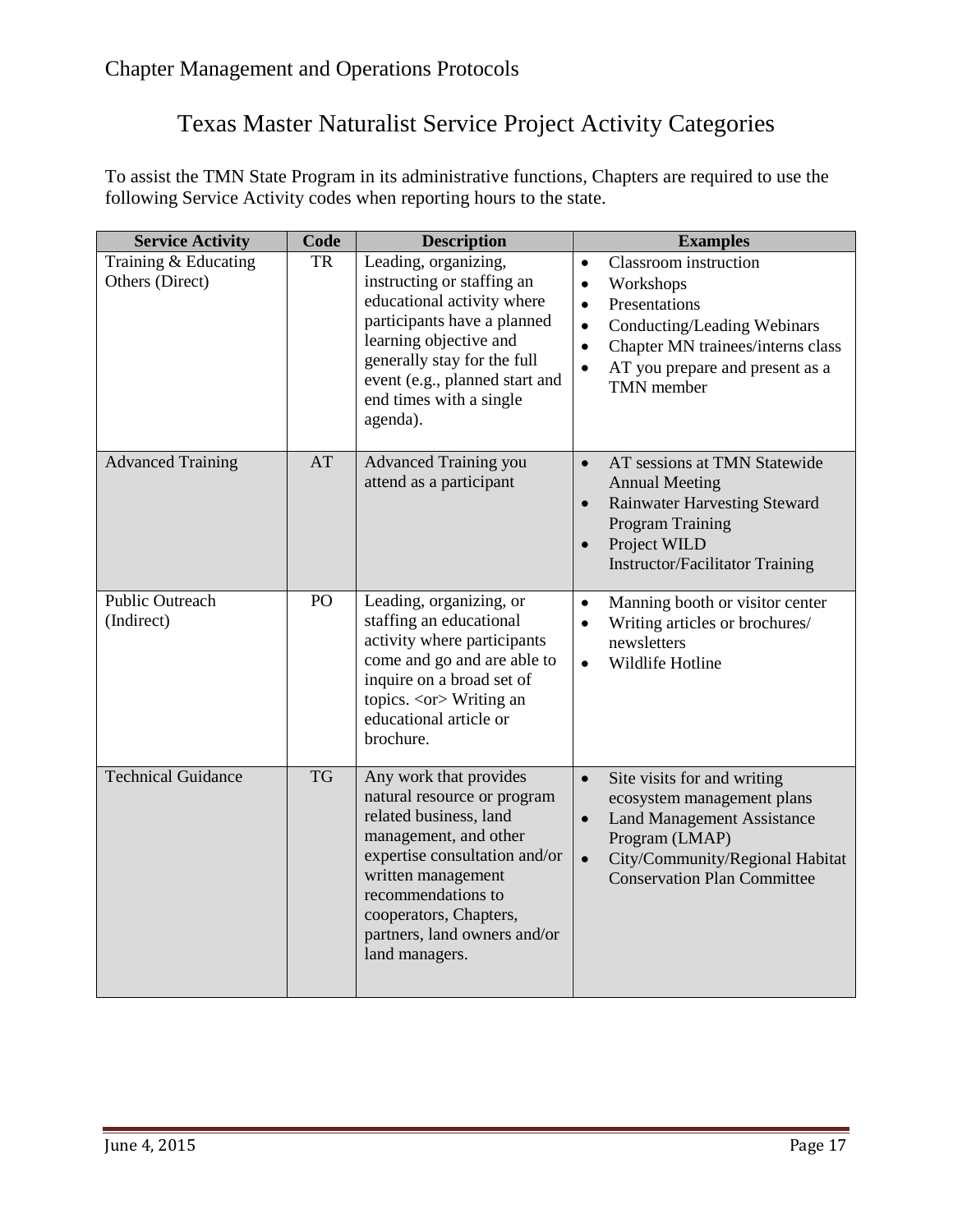| <b>Natural Resource</b><br>Management<br>(including Natural<br>Resource Stewardship<br>and Conservation) | RM         | Activities that improve the<br>health of a public natural<br>area or resource. Natural<br>resource management,<br>restoration rescue and<br>rehabilitation.                                                                                                                             | Invasive species or trash removal<br>$\bullet$<br>Plant and/or/endangered species<br>$\bullet$<br>rescue (not rehab)<br>o E.g.: Turtle Patrol<br>Restoring or improving natural<br>$\bullet$<br>habitat<br>Wildlife houses, towers, chimneys<br>$\bullet$<br>Developing an eco-system plan<br>$\bullet$<br>Tree planting                                                   |
|----------------------------------------------------------------------------------------------------------|------------|-----------------------------------------------------------------------------------------------------------------------------------------------------------------------------------------------------------------------------------------------------------------------------------------|----------------------------------------------------------------------------------------------------------------------------------------------------------------------------------------------------------------------------------------------------------------------------------------------------------------------------------------------------------------------------|
| Nature/Public Access                                                                                     | <b>NPA</b> | Field-based activities that<br>improve and manage the<br>public's access to natural<br>areas or resources. Creating<br>and/or maintaining nature<br>trails, Wildscapes and/or<br>interpretive areas                                                                                     | Developing new or maintaining and/or<br>improving existing:<br>Hiking trails<br>$\bullet$<br>Interpretive gardens<br>$\bullet$<br>Wildlife viewing blinds<br>$\bullet$<br>Wildscapes/native plant gardens<br>$\bullet$<br>Interpretive hikes<br>$\bullet$                                                                                                                  |
| <b>Field Research</b><br>(Including Surveys and<br>Citizen Science)                                      | <b>FR</b>  | Planning, leading or<br>participating in data<br>collection and/or analysis of<br>natural resources where the<br>results are intended to<br>further scientific<br>understanding.                                                                                                        | Field surveys<br>$\bullet$<br>Banding and tagging<br>$\bullet$<br>Species watch<br>$\bullet$<br><b>Texas Nature Trackers Programs</b><br>$\bullet$<br>CoCoRaHs<br>$\bullet$<br>Stream Watch/Stream Team/<br>$\bullet$<br><b>Water Quality Monitoring</b>                                                                                                                   |
| Chapter & Program<br>Support, Business and<br>Administration                                             | CB         | Activities related to<br>managing and running a<br><b>Texas Master Naturalist</b><br>Chapter and its committees.                                                                                                                                                                        | Board of Director or committee<br>$\bullet$<br>duties<br>Chapter Newsletter or website<br>$\bullet$<br>management<br>Management of Chapter records<br>$\bullet$<br>Hours reporting<br>$\bullet$<br>Chapter reporting<br>Representing Chapter at multi-<br>Chapter events<br>Other Chapter administration<br>Assistance to State Program and<br><b>State Program Office</b> |
| Other                                                                                                    | <b>OT</b>  | Any activity approved by a<br>Chapter that is not defined<br>above.<br>In general a Chapter should<br>only have a small percentage<br>of hours in this activity $\left\langle \right\rangle$<br>5%). When this activity<br>code is used, a Chapter<br>should investigate the<br>reason. | Time spent serving as a Board or<br>$\bullet$<br>committee member for a natural<br>resource/environmental<br>organization in partnership with<br>the local Chapter<br>Time spent supporting partnering<br>$\bullet$<br>organization activities, i.e.,<br>NPSOT, Friends organizations                                                                                      |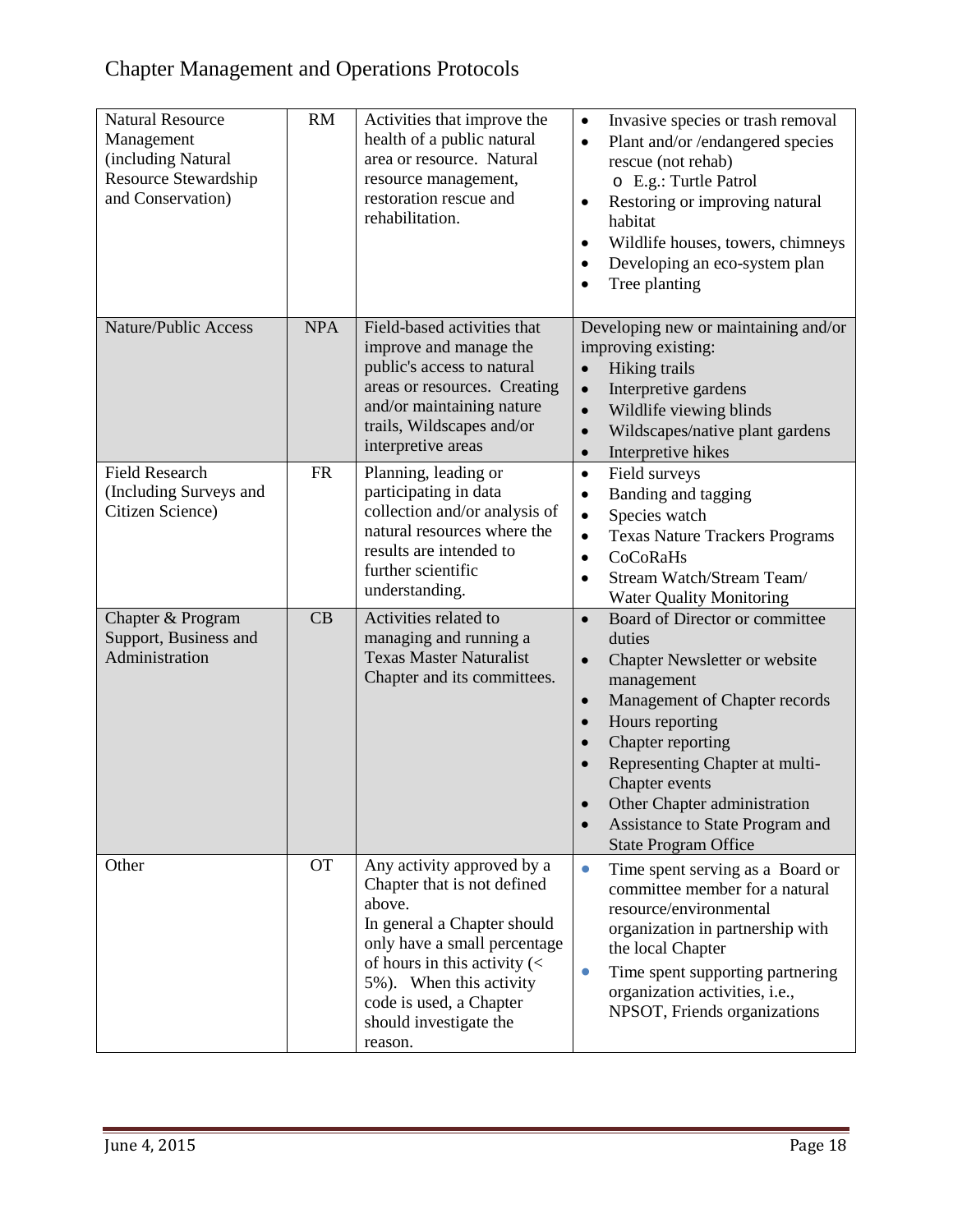#### **Article VII. Chapter Donations**

The State's recommendation is that Chapters donate member's time and expertise to outside natural resource conservation, education and management versus donating money to outside organizations. The Texas Master Naturalist program and Chapters are to be service organizations first and foremost versus donors of monetary funds.

If a Chapter insists on donations to other organizations, then it should be understood that this is on a very limited basis least the requests become overwhelming and further removes the focus of the Chapter from the heart of the program.

Chapters wishing to donate to an outside organization need to consider the guidelines which follow, to insure the organization is in keeping with the Texas Master Naturalist mission, goals and principals. Exceptions to this would be donations to the State Texas Master Naturalist Program, or program sponsoring agencies, Texas Parks and Wildlife Department, and Texas A&M AgriLife Extension Service.

All other organizations (including Chapter partners) should be vetted with these points in mind:

- It should be a non-profit organization.
- The organization should state clearly what the monies would be used for. (For example: is it paying for native plants, or someone's salary? Chapters should learn the specifics of what their donations would be buying/supporting, and it should be in keeping with the mission and spirit of the Texas Master Naturalist Program)
- How does the organization conduct fundraising otherwise? Is it in keeping with the goals and ideals of the Texas Master Naturalist Program?
- Can the organization guarantee that none of its funds are used in any way for lobbying, political interests or campaigning?
- How will the Chapter's Master Naturalist organization's name (and logo) be advertised as a result of the donation? (Would it be done in such a way you would want the Chapter (and TMN Program) advertised?)

#### **Article VIII. Disciplining and/or Removal of Members**

- **1. General Policy.** As a policy, in all efforts, the Texas Master Naturalist Program remains fair, objective, accurate and comprehensive. When it becomes obvious that an individual or group of individuals participating in any capacity of the program is misrepresenting the program and its written objectives, then that individual or group of individuals may be asked to step down by the Chapter Board, Chapter Advisor(s), The State Program Coordinator, the TMN Statewide Committee, or the State Program sponsors from positions of leadership and/or participation in the program. Such an action could result in the revoking of a Texas Master Naturalist's participation, certification and/or the Chapter Charter.
- **2. Background.** It is important to review the founding principles of the Texas Master Naturalist Program before addressing inappropriate behavior. The **Mission** statement and the Texas Master Naturalist Chapter Management and Operations Protocols (this document) contain the primary tenets of the program.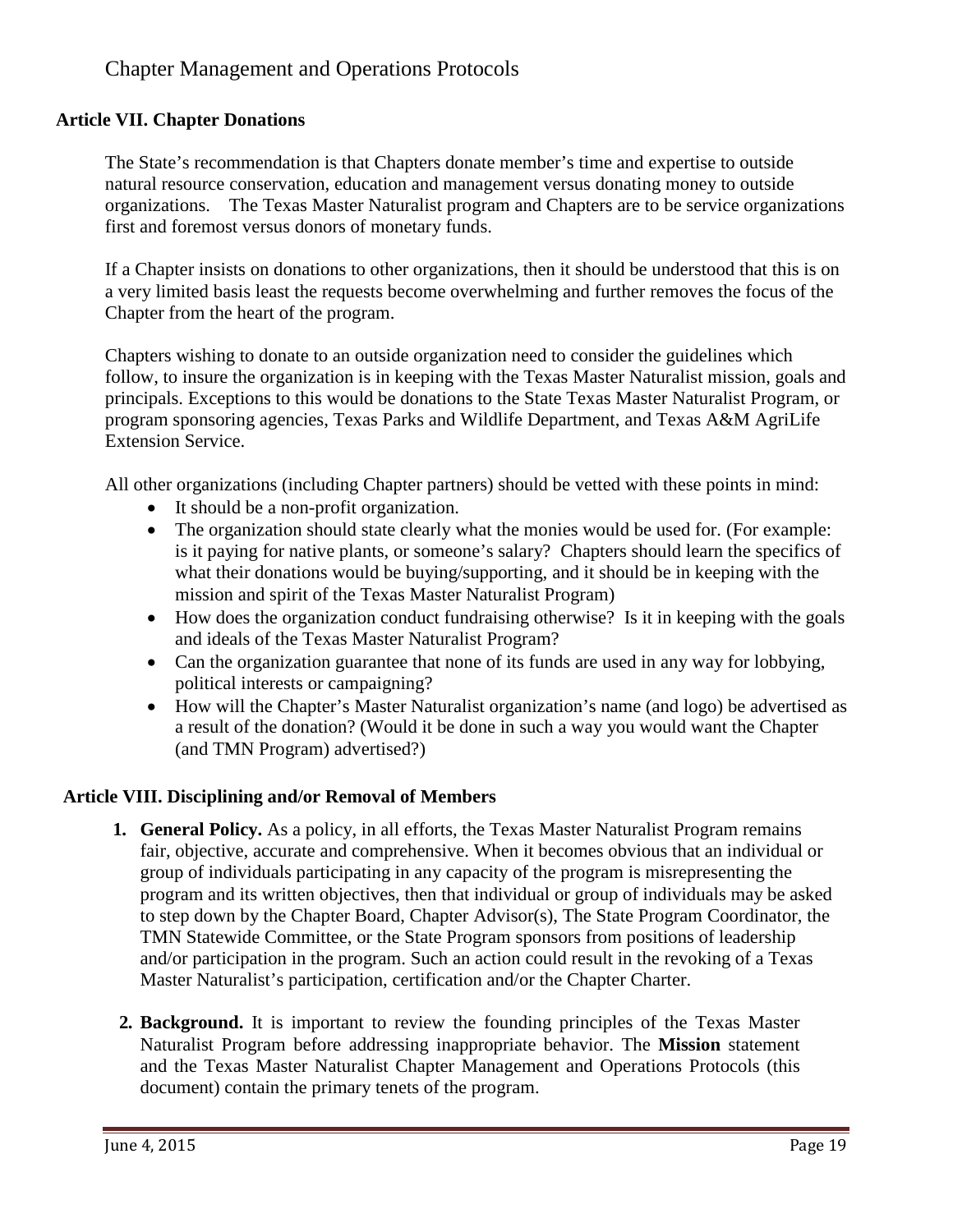a. **Mission.** To develop a corps of well-informed volunteers to provide education, outreach, and service dedicated to the beneficial management of natural resources and natural areas within their communities for the State of Texas.

#### b. **Key Elements of the Chapter Management and Operations Protocols**

- Maintain the program as an unbiased public service.
- Recognize ones responsibilities as a Texas Master Naturalist.
- Recognize the autonomy of the various partners when coordinating or implementing projects and other Chapter events.
- Keep accurate records.
- Present a positive public image that speaks well of the Texas Master Naturalist Program.
- Actively participates as a team member with other individuals of the Texas Master Naturalist Program.

Local Chapters should be instrumental in making members aware of these key elements through their Bylaws and Chapter Operating Handbook. Chapters shall be vigilant and responsible for ensuring members and affiliates are following policy.

- **3. Applicability.** All Volunteers, Coordinating Committee Members, Chapter Advisory Committee Members, Local Chapter Executive Board Members (Officers), and Chapter Committee Chairpersons are subject to the same level of conduct.
- **4. Procedures for disciplining and/or dismissal.** The subsequent procedures are to be followed on the occasion of disciplining and/or dismissing an applicable member of the Texas Master Naturalist Program.
	- a. **Informal Initial Step.** When any member of the Texas Master Naturalist Program and/or public thinks an infraction of the tenets, policies, written rules, guidelines or protocols of the State or Chapter has occurred, that person, should weigh, with good judgment, whether or not to speak with the offending party directly, or to defer to the Chapter President or Advisor with the matter (see b. Formal Process). Not all members are fully aware of the guidelines and protocols of the program and may just be acting out of a lack of knowledge or understanding and not malice. A congenial approach to bring the misunderstanding to that person's attention often precludes future problems for the organization. It is important for individuals, Officers, Directors and Committee chairman to know that their actions are being noted with regard to the other tenets of the program. If an informal approach is unsuccessful in resolving the problem then proceed to the formalized procedure.

#### b. **Formal Process**

1. In order to demonstrate grounds for this action, the case must be presented in writing. If the case involves a volunteer, committee member, or committee, then the written case must be submitted to the Chapter Executive Board. If the infraction involves a member of the Chapter Advisory/Coordinating Committee {Advisor(s) and Executive Board}, then the written case must be submitted to the State Program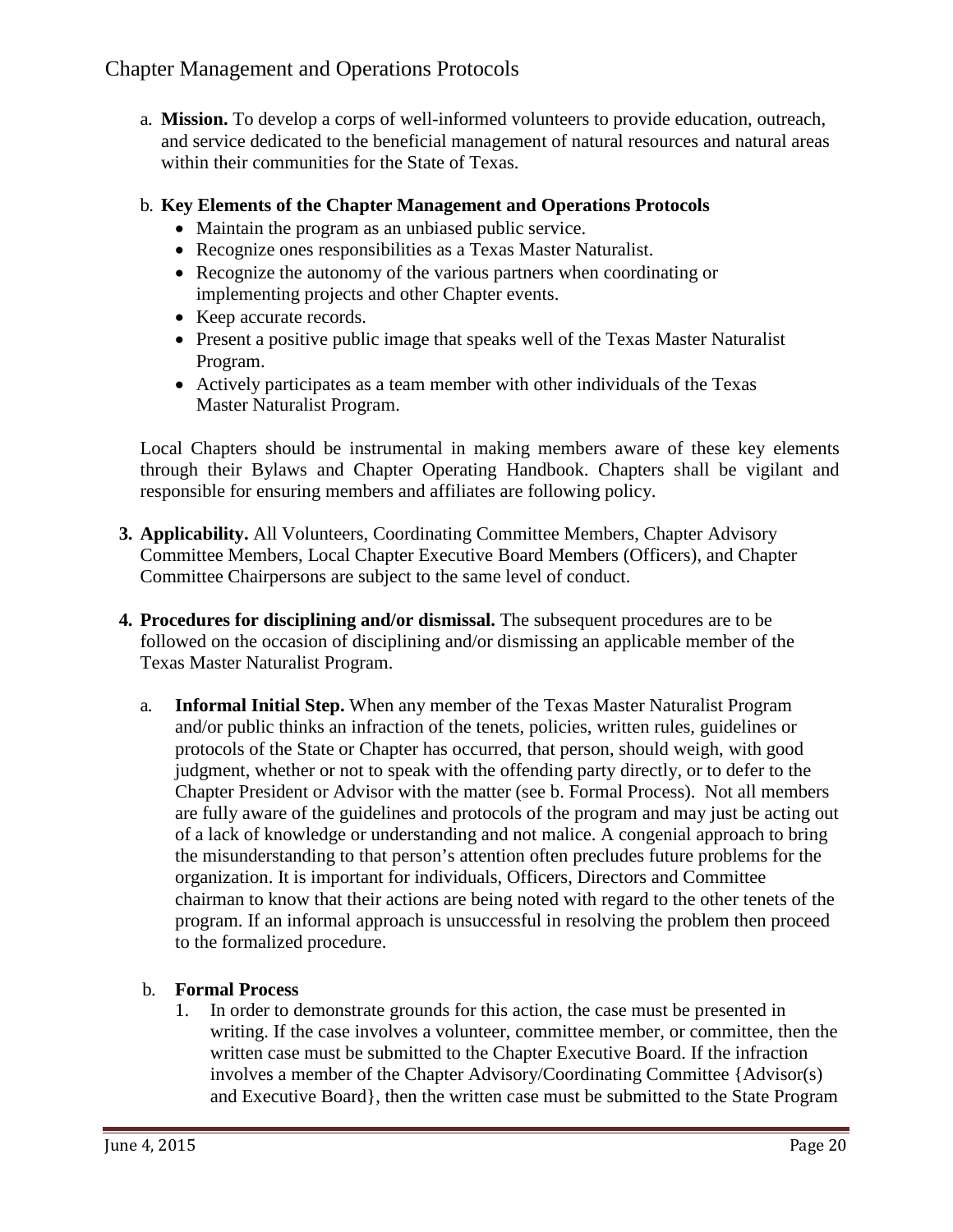Coordinator.

- 2. A case may be brought to the attention of the local Chapter by:
	- a. general public, non-affiliates of the Texas Master Naturalist Program
	- b. partnering organizations of the Chapter or State Program
	- c. member(s) of the Chapter
	- d. member(s) of the Chapter Executive Board
	- e. member(s) of the Chapter Advisory/Coordinating Committee
	- f. member(s) of the TMN State Committee
- 3. The offending individual(s) shall be notified of the allegations within 7 days after the written case has been submitted. The individual(s) shall have 30 days to respond in writing to the case details before suggestions toward disciplinary action are made.
- 4. The Chapter Advisory/Coordinating Committee shall review the documented case, make recommendations toward disciplinary action and submit this information in writing to the State Program Coordinator. The submitted documentation must include a statement(s) from the offending person(s) and the original written case submitted to the Chapter Advisory/Coordinating Committee. The State Program Coordinator, in consultation with the Chapter Advisory/Coordinating Committee, may contact all involved parties regarding the case prior to taking the case to the TMN State Committee. The State Program Coordinator will notify (in writing) to the petitioners with the acceptance or non-acceptance of the outlined grounds and recommendations on the further process of disciplinary action.
- 5. The person(s) affected by the documented allegations and resulting disciplinary action shall be notified by the State Program Coordinator of the case and the final disciplinary action.

#### **c. Appeal Process.**

The individual(s) have 30 days to respond or appeal to the Chapter Advisory/Coordinating Committee. No response indicates an acceptance of the case recommendation and disciplinary action unless otherwise stated within the disciplinary course of action. In the case of an appeal, the Chapter Advisory/Coordinating Committee shall make a recommendation and resubmit the case to the State Program Coordinator for final resolution. Circumstances that may warrant reconsideration requests may include substantive error or omission of information that was submitted to the State Program Coordinator.

#### **Article IX. Dissolution of a Chapter**

#### **A. Reference State Bylaws, Article XI, Dissolution**

#### **Article X. 501 (C) (3) Chapters**

**A. Reference State Bylaws, Addendum for 501 (C) (3) Chapters**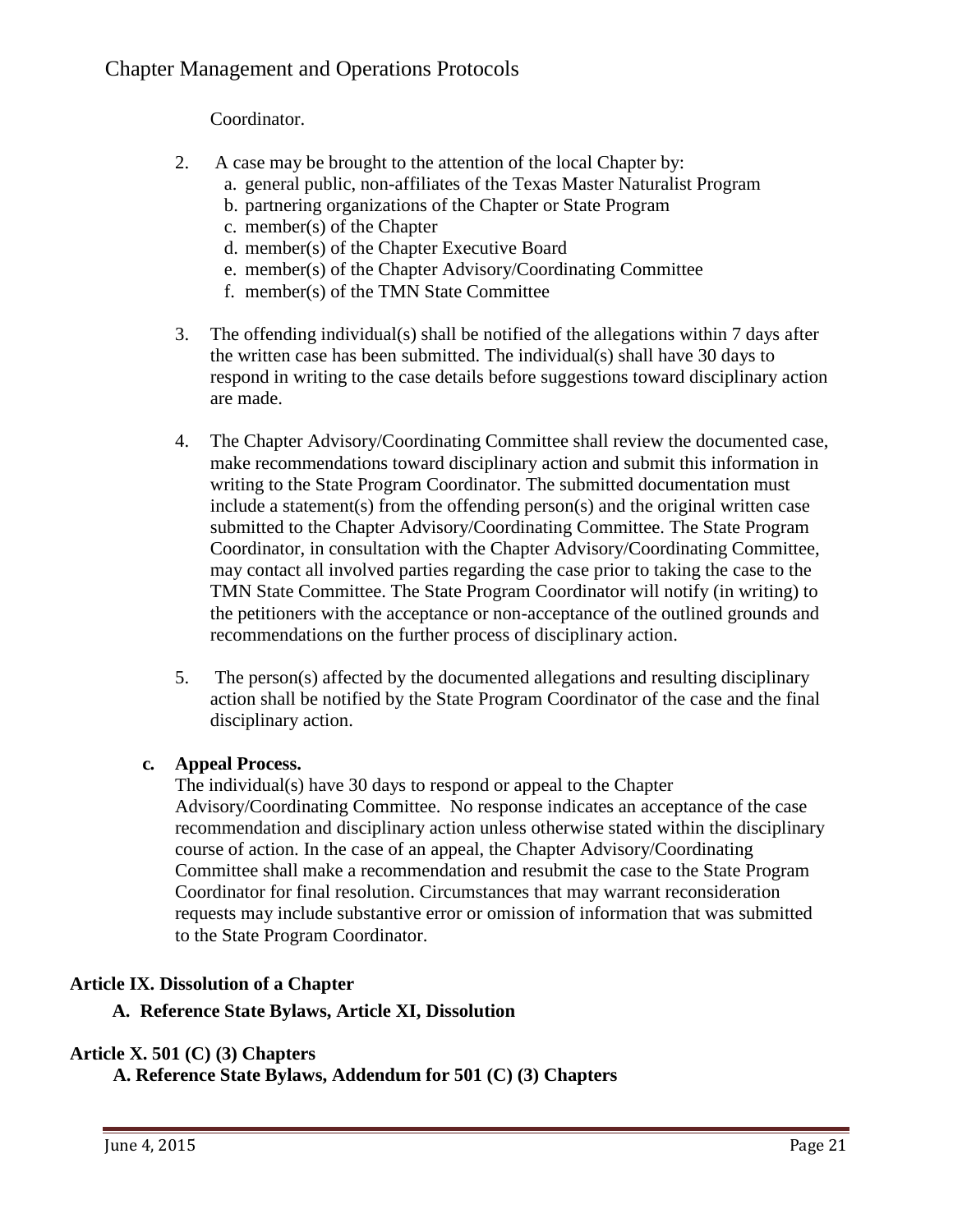#### **Article XI. Additional Information**

For any point not yet addressed by this document, Chapter Management and Operations Protocols, or for any issue that arises that may need development of formalized procedures, please inform the State Texas Master Naturalist Program Coordinator (see Appendix I, B Contacts). Issues will be brought forth and reviewed by the TMN State Committee. When possible and appropriate, guidelines and protocols will be developed and amended to the current statewide Chapter Management and Operations Protocols document. It is the responsibility of the local Chapter representatives to inform the State Coordinator of such issues.

#### **A. Available Documents for Download: [http://txmn.org](http://txmn.org/) /**

- Texas Master Naturalist Program State Bylaws Template
- Texas Master Naturalist Program Operating Handbook Template
- Texas Master Naturalist Program Code of Ethics and Conduct
- Texas Master Naturalist Volunteer Background Check
- Texas Master Naturalist Program Marketing and Identity Guide (MKT-3342)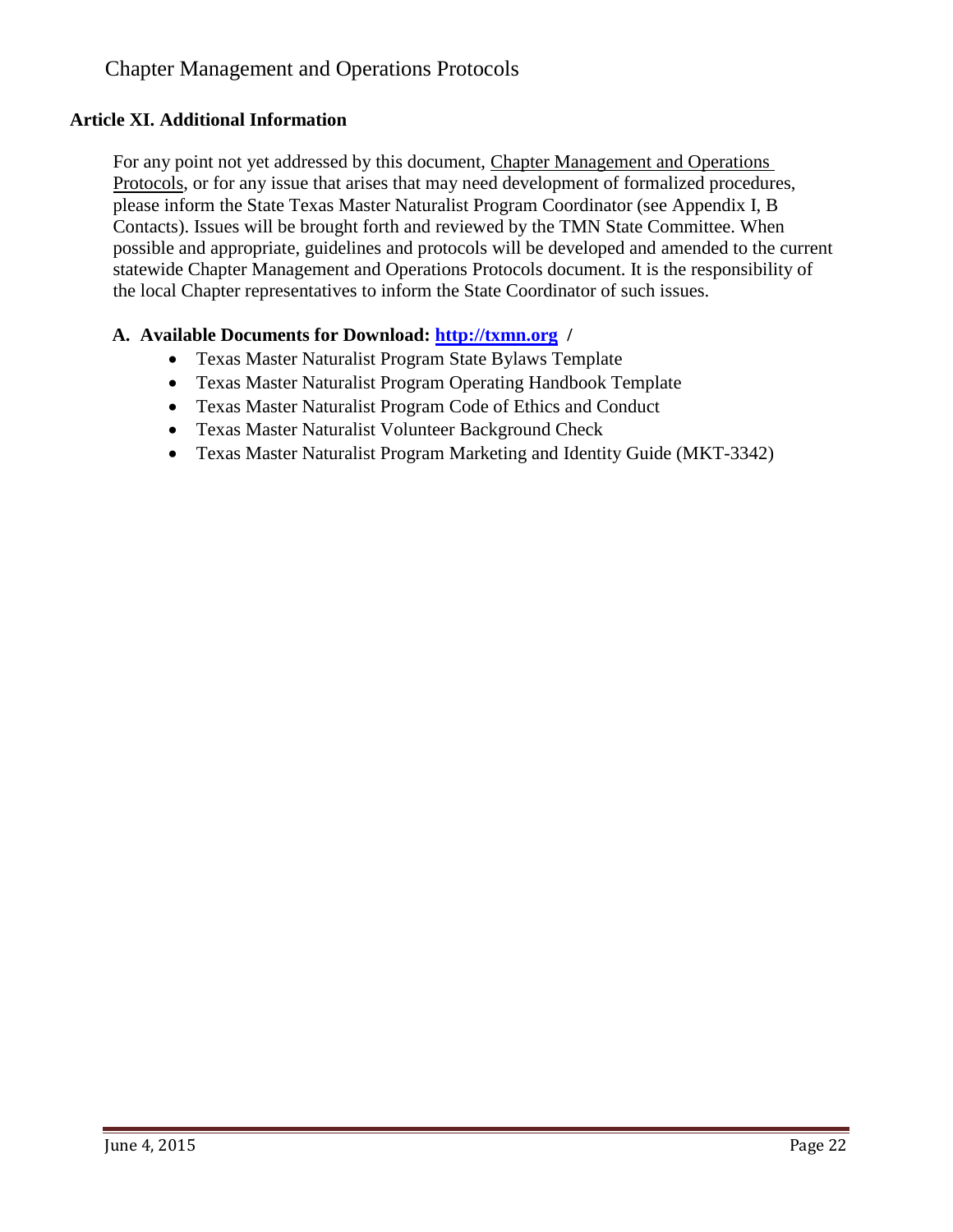### **Appendix I, Advisor Guidelines**

- A. The Advisor's Role:
	- 1. Give advice, make recommendations, inform and notify the Chapter on appropriate business in a professional way.
	- 2. The Advisor should not be the manager of the Chapter business or activities. They are to be a Chapter supporter and available to advise, recommend, inform and notify the Chapter and/or its members on and of appropriate and professional matters.
	- 3. Be familiar with the goals, activities and mission of the organization.
	- 4. Be willing to meet with the Officers of the organization to discuss expectations for roles and responsibilities.
	- 5. Assist the organization in maintaining the original goals, mission, vision, and operational framework set forth by the organizers of the Chapter as well as assist in further developing realistic goals with the Chapter's Executive Board that are within the parameters of the statewide Texas Master Naturalist Program.
	- 6. Facilitate opportunities for Texas Master Naturalist volunteers to exercise initiative and judgment within proper measure of autonomy when coordinating Chapter events and activities. In keeping with this approach, Advisors should participate in event planning and attend events when possible or when identified as necessary through the planning process.
	- 7. Be aware of the Chapter's financial status via review of financial statements and approval of expenditures.
	- 8. Be aware of the Texas Master Naturalist State policies and guidelines, protocols and other agency or organization guidelines and protocols that establish expectations for volunteer requirements, behavior and activities. Ensure that the group and its Officers know where these policies, guidelines and protocols are published, what the rules are, why they exist, and the consequences for choosing to operate outside their parameters. You are expected to report violations or potential violations to the appropriate Texas Master Naturalist Program and/or agency officials.
	- 9. The Advisor should be ready to assist the Texas Master Naturalist State Program and TMN State Committee as needed as they may be called upon to implement regulations or policies from time to time.
	- 10. The Advisor is responsible for notifying the Chapter Officers and the State Program Office and Committee regarding Chapter concerns. The Chapter Officers are responsible for notifying the State Program Office and TMN State Committee regarding Advisor problems or concerns.

The Chapter Advisor relationship is not a one-way street, in that the Chapters and their leaders also have responsibilities. These responsibilities include an appropriate level of communication, providing opportunities for Advisor interaction and a commitment to the success of the organization as a whole.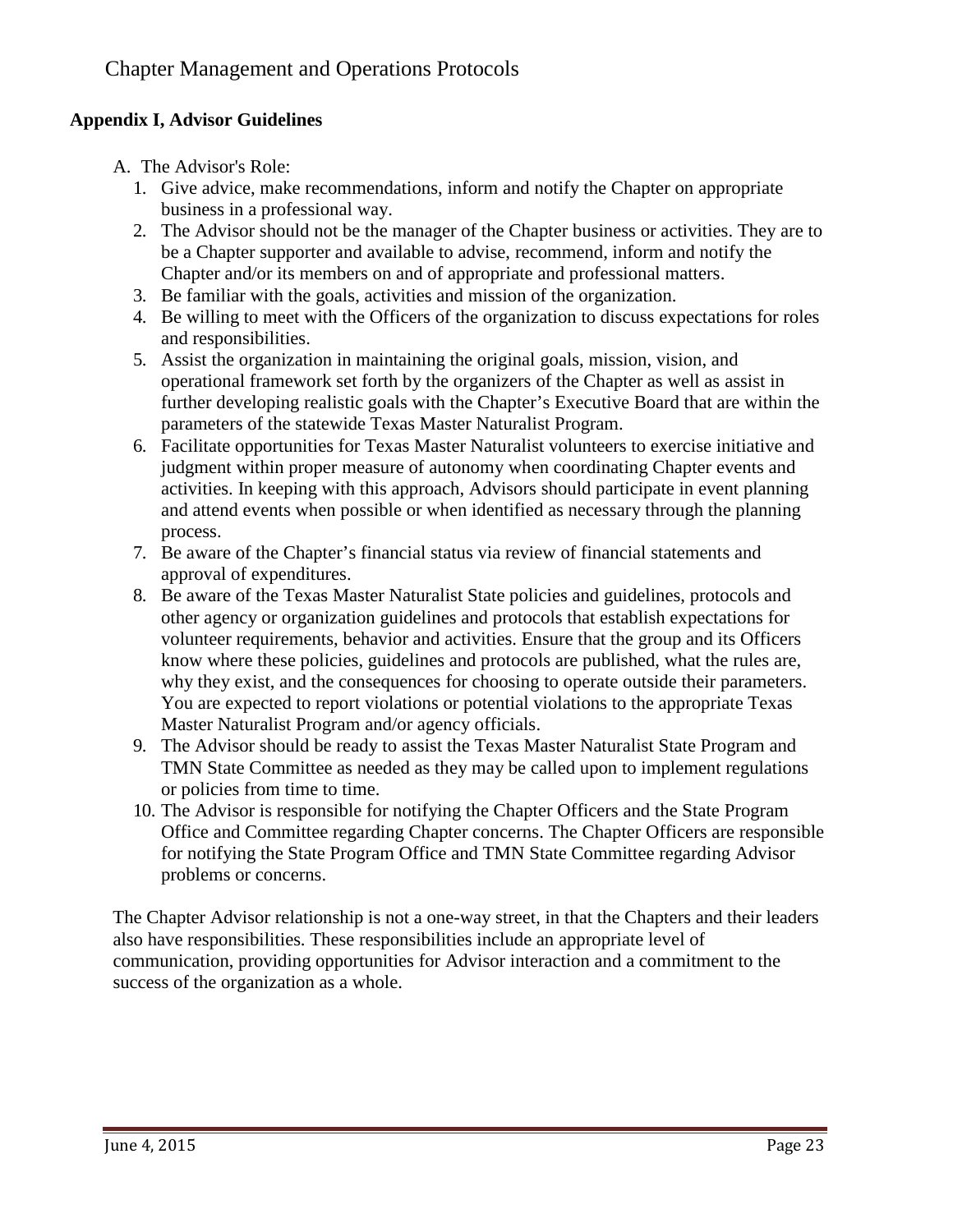#### **B. Contacts**

#### Texas Master Naturalist<sup>™</sup> Program Office

Michelle Haggerty Texas Master Naturalist State Program Coordinator Texas Parks & Wildlife Department 309 Sidney Baker South Kerrville, TX 78028 Phone: (830) 896-2504, Fax: (830) 792-6167 E-mail: [mhaggerty@ag.tamu.edu](mailto:mhaggerty@ag.tamu.edu)

Mary Pearl Meuth

Texas Master Naturalist Assistant Program Coordinator Texas A&M AgriLife Extension Service 102 Nagle Hall, 2258 TAMU College Station, TX 77843-2258 Phone: (979) 845-7294, Fax: (979) 845-7103 E-mail: [mpmeuth@tamu.edu](mailto:sarnold@ag.tamu.edu) , State Program Website: [http://txmn.org](http://txmn.org/)

#### Texas Master Naturalist<sup>™</sup> State Committee Members

| <b>Certified Texas Master Naturalist Volunteers</b> |                                             |
|-----------------------------------------------------|---------------------------------------------|
| Tom Hynes                                           | Certified Texas Master Naturalist Volunteer |
| Floyd Trefny                                        | Certified Texas Master Naturalist Volunteer |
| Vern Crawford                                       | Certified Texas Master Naturalist Volunteer |

#### Committee Chairs

| Michelle Haggerty - TX Master Naturalist State Program Coordinator (TPWD)     |
|-------------------------------------------------------------------------------|
| Mary Pearl Meuth - Asst. TX Master Naturalist Program Coordinator (Texas A&M) |
| <b>AgriLife Extension Service</b> )                                           |

#### Administrative, Resource and Ex-Officio Members

| John Davis          | TPWD--Wildlife Diversity Program                            |
|---------------------|-------------------------------------------------------------|
| Dr. Barron Rector   | AgriLife Extension--Rangeland Ecology & Management          |
| Dr. Jim Cathey      | AgriLife Extension--Dept. of Wildlife & Fisheries Sciences  |
| Richard Heilbrun    | TPWD- Wildlife Diversity Program, Conservation Outreach     |
| Marsha May          | TPWD- Wildlife Diversity Program, Texas Nature Trackers and |
|                     | <b>TMN</b> Program                                          |
| Mark Klym           | TPWD- Wildlife Diversity Program, Texas Nature Trackers and |
|                     | <b>TMN</b> Program                                          |
| <b>Cullen Hanks</b> | TPWD-Wildlife Diversity Program, Texas Nature Trackers and  |
|                     | <b>TMN Program</b>                                          |
|                     |                                                             |

#### Contract and Program Support Staff

Jennifer Buratti, TMN Social Media Coordinator Ashley Steinbach, TMN Student Worker Cheryl Foster, TMN Volunteer Management System Implementation Team Dale Hughling, TMN Volunteer Management System Implementation Team Brad James, TMN Volunteer Management System Implementation Team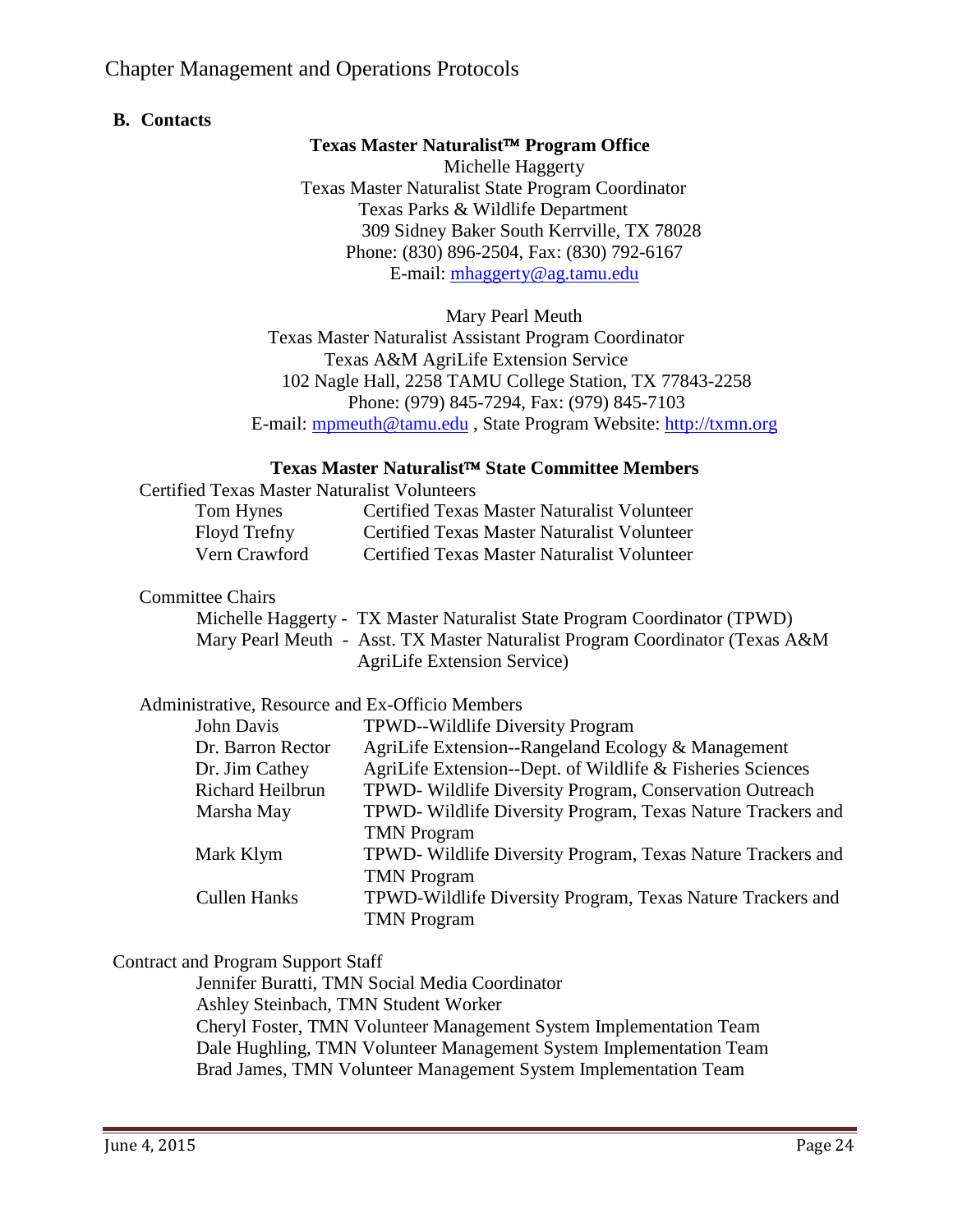#### **APPENDIX II: Mentor Program**

The Membership Director and the Training Director should begin to solicit and vet Mentor candidates for the New Class applicants when the application process is opened for new members.

The Membership Director will convene a meeting of Mentors as soon as possible following the Board approval of New Class applicants to conduct the following business:

- Distribute the Class Curriculum, New Class Manuals, and other materials, including a copy of the Mentor Guidelines for Mentors
- Review Mentor Guidelines (Ref. Mentor Guidelines below) stressing timing of material delivery to the applicant, New Class Reception/Orientation date and location (if applicable), responsibilities and their review of Chapter governance documents and where they can be found
- Stress that a mentor's responsibility to his/her trainee never expires
- Be familiar with Chapter governance documents to enable answering all questions thoroughly, particularly regarding when Advanced Training and Volunteer Service hours may begin being accumulated and reported by the new trainee
- Mentors should be informed of the Chapter's Volunteer Service Project Opportunity Code to report their hours associated with all mentoring activity

#### **Mentor Guidelines**

Mentors will attend a meeting of Mentors scheduled and convened by the Membership and Training Directors at a location of the Class Director's choice. Each Mentor may receive for distribution to New Class trainees; the Class Curriculum, New Class Manuals, and other appropriate materials. Alternatively, the Membership Director may use experienced Mentors to lead a welcome meeting for all Mentors and give out the TMN Statewide Curriculum, New Class Manual and materials.

These Mentor Guidelines have been established to help provide a positive mentoring experience, and must also be distributed and reviewed with each Mentor. Each Mentor may have been assigned one or more New Class applicants, generally within their geographical area, and will have been provided a copy of the Application of each of their assigned applicant(s) to provide the Mentor biographical information.

Mentors should:

- 1. Contact their assigned trainee(s) by phone and set up a physical meeting in order to deliver their class material. Try to have all materials in the hands of the trainee(s) prior to the New Class Reception/Orientation date (if applicable).
- 2. Provide the Curriculum and Class Manual, stressing reading assignments prior to each class (if applicable).
- 3. Provide personal contact information and review the local Chapter list of contacts and where the information can be found.
- 4. Inform the trainee(s) of early programs to attend such as, Monthly Chapter meetings, other naturalist related organization programs, the Texas Master Naturalist State Meeting, or an event in your immediate area.
- 5. Talk to trainee(s) about your experience as a Texas Master Naturalist and volunteer projects you are involved with.
- 6. Provide a New Class Roster for those trainee(s) interested in carpooling to classes
- 7. Provide information on how to make-up a missed class or field trip (Ref. Chapter Operating Handbook and the Chapter Management Operations and Protocols).
- 8. (If Applicable) Provide information on the New Class Reception/Orientation, including time, date and location; plan to carpool with them or meet them at the event.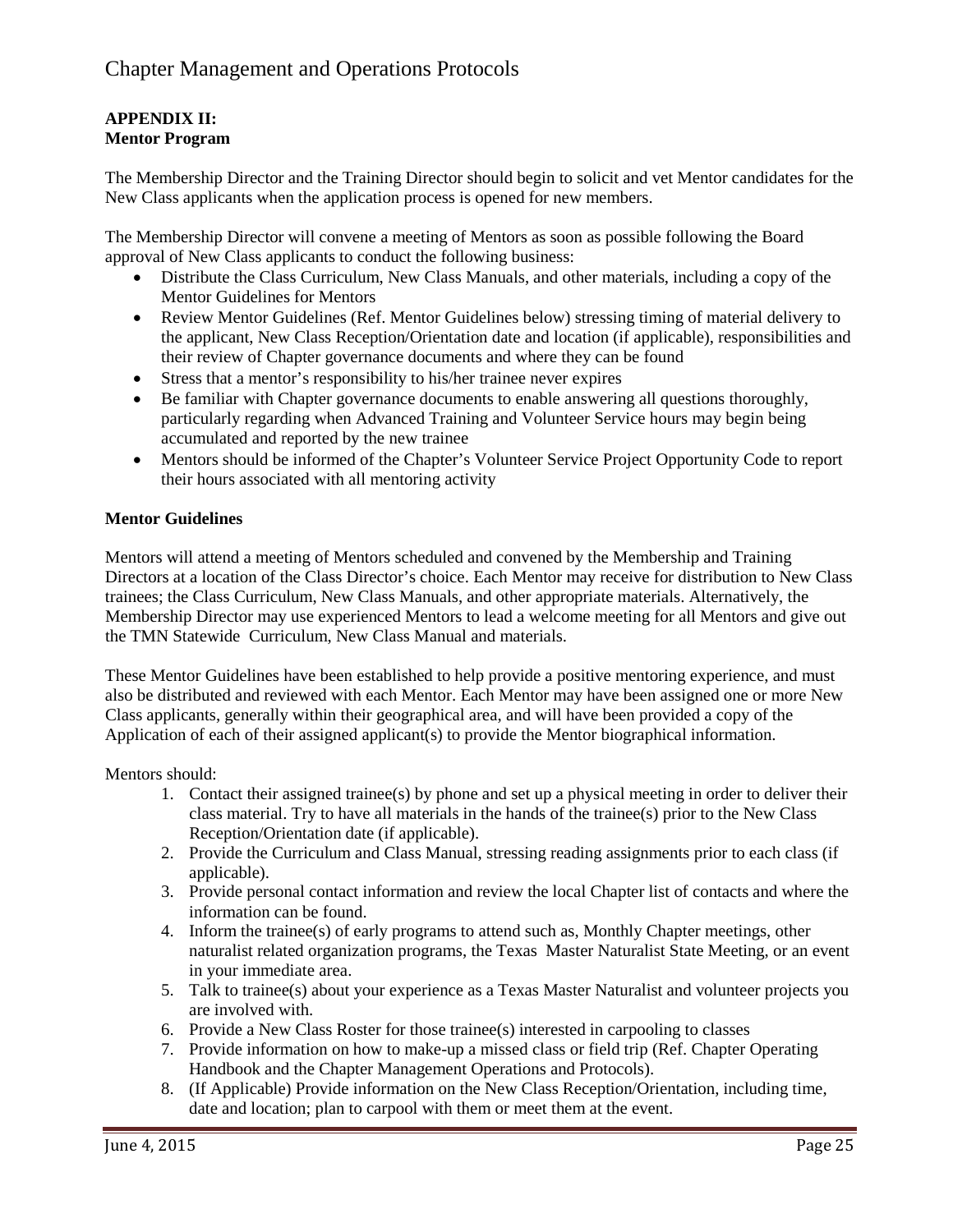- 9. (If applicable) At the New Class Reception, introduce your trainee(s) and present a biography that can be delivered orally in less than 2 minutes. **Lengthy biographical discussions or overly praising of prior accomplishments should be avoided.** Provide your trainee(s) with a copy of their biography by e-mail for review before the Reception for comment and approval. Write a condensed version of each biography, and e-mail it to your trainee(s) to review before releasing to any published source.
- 10. Plan to attend one or more classes with your trainee(s), if possible; coordinate attendance permission with the New Class Director, as space may be limited.
- 11. Emphasize the commitment and requirement of Volunteering and Advanced Training, and, how and when to report those hours.
- 12. Mentors should meet often throughout and following the Class schedule with their trainees on a mutually convenient basis to answer questions and help solve problems, and to help assure eventual certification of trainees.
- 13. Mentors should be aware of obstacles or reasons a trainee falls behind in class, drops out of the class, fails to eventually 'Certify' or fails to remain engaged in the organization. The Mentor should report such information to the Training Director, Membership Director or Board as appropriate.
- 14. Mentors should develop a lasting relationship with their assigned new Members that continues following the training class and should continue to provide guidance and assistance as needed. Special attention should be focused on those new Members who have not completed their initial certification or otherwise have not become engaged in Chapter volunteer activities.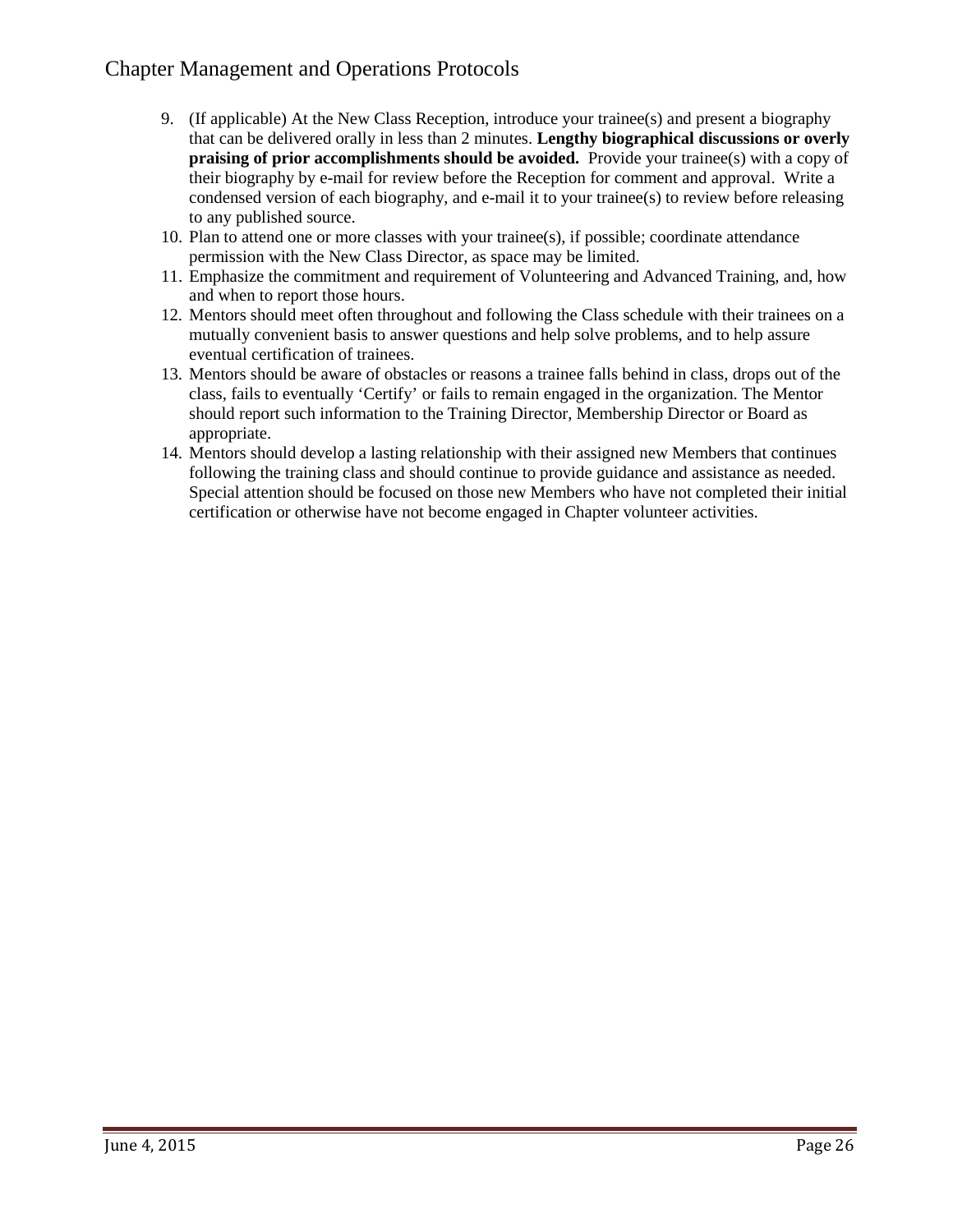## **FAQs**

1. Where do I find documentation governing the Texas Master Naturalist (TMN) Program? Answer: Local Chapter documents are found on the local Chapter's website. State documents are found on the State website at: [http://txmn.org](http://txmn.org/) .

2. Can I hold membership in more than one TMN Chapter at the same time? Answer: No.

3. Who are the state sponsors of the TMN Program? Answer: Texas Parks and Wildlife Department and Texas A&M AgriLife Extension Service.

4. Can a Chapter lose its Charter? Answer: Yes.

5. Are dues required to be a member of a TMN Chapter?

Answer: Yes and no. This depends on the chapter. Dues are a local option for each Chapter to determine as a requirement for membership.

6. Is TMN strictly a volunteer organization?

Answer: Yes. A Member of a TMN Chapter may not receive compensation for their volunteer service.

7. How do I become a Member of a TMN Chapter?

Answer: Submit an application to attend an approved training class of 40 hours (minimum) classroom and field experiences; complete an additional 40 hours of volunteer service and 8 hours of Advanced Training and abide by the Code of Ethics, Code of Conduct, and submit to a Texas Master Naturalist Volunteer Background Check.

8. Is there a fee required to attend the training class toward membership? Answer: Yes. The fee is set by the local Chapter.

9. Can I transfer from one Chapter to another?

Answer: Yes. You must meet the requirements of the local Chapter to which you wish to transfer.

10. How is a local Chapter managed?

Answer: There is a governing Board made up of four elected Officers (President, Vice President, Secretary, and Treasurer) and a number of appointed Directors determined by the local Chapter Operating Handbook. There also is a Chapter Advisor(s).

11. How are the Chapter Officers chosen?

Answer: A Chapter Nominating Committee presents candidates from the membership to be voted upon by the membership at the Last General Membership meeting of the year.

12. How are Director positions filled?

Answer: Director Candidates are selected by a committee appointed by the Chapter President and